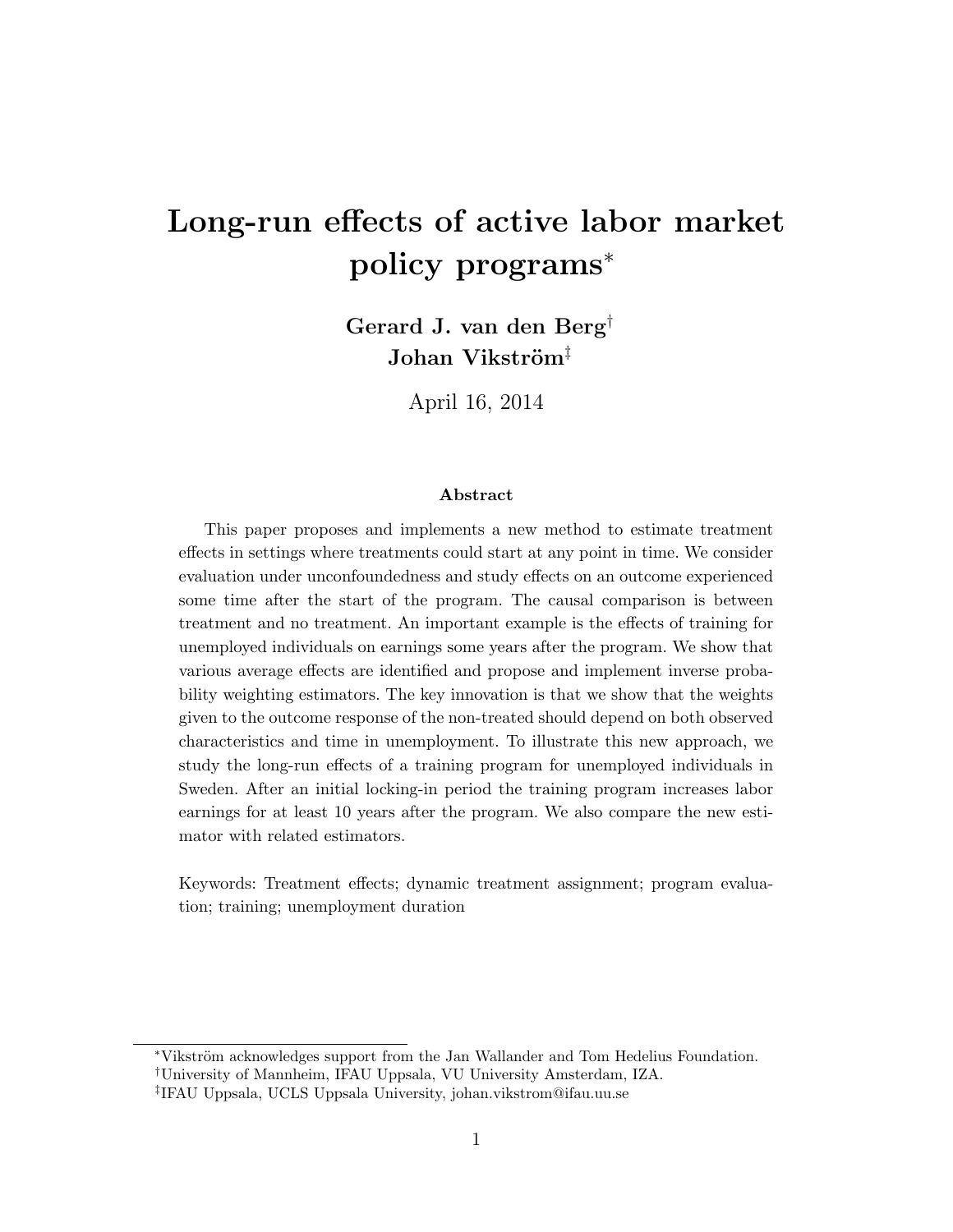#### 1 Introduction

In cases with rich register and/or survey data training programs and other active labor market policy (ALMP) programs are often evaluated under unconfoundedness. By now there is extensive methodological evidence on various aspects of evaluation under unconfoundedness or conditional independence, such as construction of efficient and robust estimators, balancing tests and common support restrictions (see e.g. Imbens and Wooldridge 2009). A very large part of this literature considers a static evaluation problem, in which the assignment problem is a choice between taking and not taking treatment. However, in evaluations of ALMP programs for the unemployed the static framework has several limitations, because very often the program could start after many different elapsed unemployment durations. This dynamic treatment assignment means that the current non-treated unemployed might become treated later on, and this complicates the selection of a proper control group. This problem has been recognized in several recent papers (Lechner 1999; Sianesi 2004; Fredriksson and Johansson 2003; Crépon et al. 2009; Lechner et al. 2011; Kastoryano and van der Klauww 2011; Biewen et al. 2014).

The intuition behind the dynamic evaluation problem is particularly clear if the interest lies in the earnings effects of a training program for unemployed individuals. Naturally, outcome responses of the unemployed that participate in the program inform us about the average earnings under treatment, while only the non-treated unemployed provide information about the counterfactual outcome under no treatment. In a dynamic evaluation setting the non-treated are those that leave unemployment without participating in the program. The dilemma is that this non-treated group constitute a selected sample, since the treatment status depends on time in unemployment. The implication is that unemployed with relatively short unemployment durations will be over-represented among the non-treated, and this creates selection even if treatment assignments are unconfounded in each time period.

In this paper, we propose a new way to resolve this dynamic treatment assignment dilemma. Specifically, we are interested in the average effects of a treatment given in an initial state on an outcome experienced some time after the treatment. The key feature is that exits from the initial state as well as the start of the treatment could occur at any point in time. The training program for unemployed is a key example, in which the initial state is unemployment and the outcome of interest could be, for instance, labor earnings or employment status some years after the start of the unemployment spell.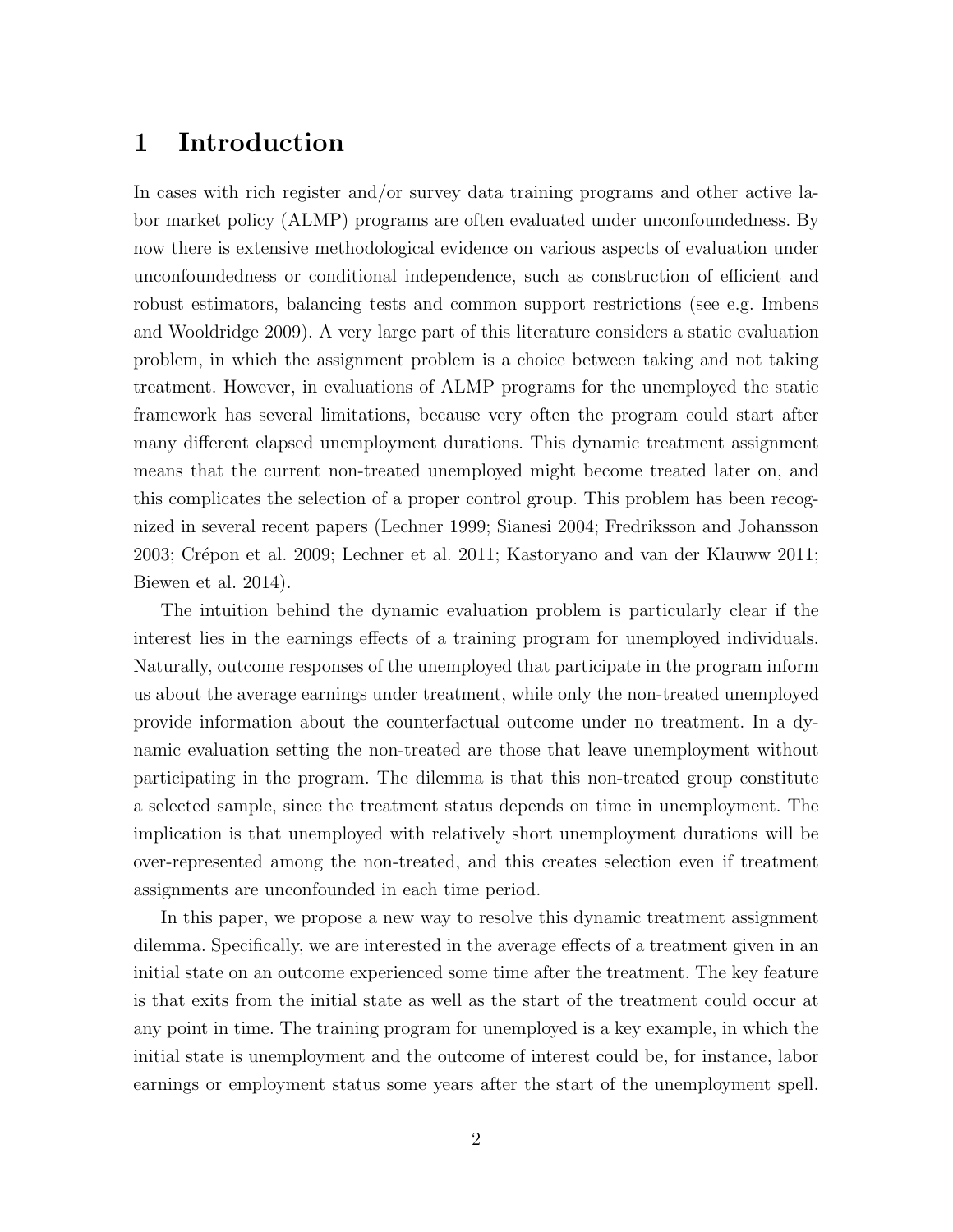This captures the medium- and long-run effects that are of key interest for comprehensive evaluations of training and other ALMP programs. Note that several studies document that most ALMP programs have locking-in effects during the actual program, leading to negative employment effects in the short-run. If the training improves participants' human capital the program is likely to have positive employment effects, which might lead to a much steeper income trajectory.<sup>1</sup> The medium- and long-run earnings and employment effects are, thus, crucial in evaluations of ALMP programs.

Our main contribution is that we introduce and implement inverse probability weighting (IPW) estimators for various average effects. Besides unconfoundedness and no-anticipation<sup>2</sup> we impose no additional structure on the assignment process. We provide both identification results and investigate the theoretical properties of our estimator in detail. Our simulation results confirm that the IPW estimator is unbiased and that the proposed bootstrap inference works well. The estimator is implemented using Swedish data that allows us to follow each unemployed individual in our sample for 13 years after they entered unemployment.

Next, consider the intuition behind our estimator. From the long-run earnings response of the treated at  $t$  we directly obtain the average earnings under treatment. Under unconfoundedness we can adjust for differences between treated and non-treated at t. However, in subsequent time periods some of the previously non-treated becomes treated, and this creates selection in the group of non-treated for two main reasons: (1) individuals with a large probability to be treated in subsequent periods are less likely to remain non-treated, and (2) for a given period by period treatment probability, individuals with longer unemployment durations are less likely to remain non-treated. Our IPW estimator corrects for both sources of selection in a very straightforward way. The innovation is that we show that the weights given to the outcome response of the non-treated should depend on both the observed characteristics and time in unemployment. The outcomes of unemployed with relatively long unemployment durations and individuals with characteristics that makes them more likely to enter treatment are given larger weight. This restores the balance between the treated population at  $t$  and the control group consisting of the unemployed that are non-treated throughout the entire unemployment spell.

<sup>&</sup>lt;sup>1</sup>This is also partly supported by recent evidence on long-run effects of ALMP programs (Fitzenberger et al. 2008; Lechner et al. 2011).

<sup>&</sup>lt;sup>2</sup>See e.g. Abbring and van den Berg (2003), Abbring and Heckman (2008) and Crépon et al. (2013) for discussions of the role of no-anticipation.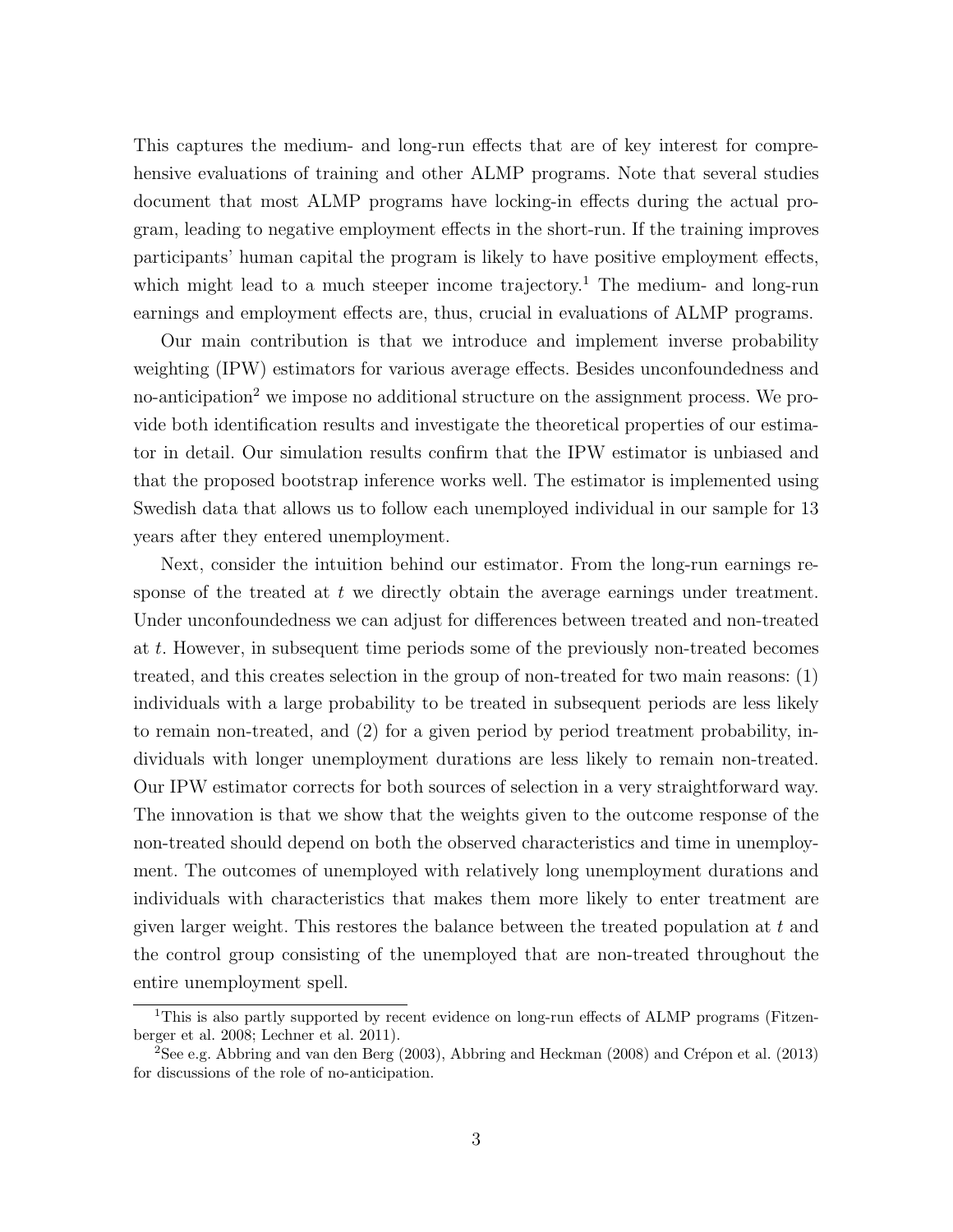Our IPW approach is related to several strands of the literature. A large number of empirical papers consider the same setting as in this paper. Two very often used approaches are the hypothetical treatment durations approach and the treatment now versus waiting for treatment approach. The former originates from Lechner (1999, 2002) and is further refined by e.g. Wunsch and Lechner (2008) and Lechner et al. (2011). In this approach hypothetical treatment durations are generated for each non-treated individual<sup>3</sup> , but we have found no full theoretical justification of this approach. The treatment now versus waiting for treatment approach was introduced by Sianesi (2004) and has been used by for example Sianesi (2008), Fitzenberger et al. (2008) and Biewen et al. (2014). For a given pre-treatment duration, this estimator uses individuals who are not treated at this duration but possibly treated later on as control group. This transforms the dynamic problem back to a static problem, but this is achieved by redefining the treatment effect.

In a recent study Vikström (2014) considers the same dynamic setting and proposes IPW estimators of average effects on the survival rate in unemployment. Here, we consider the medium- and long-run effects on outcomes experienced in a specific time period, for instance some years after the program. This not only affects the outcome measure, but also the way the control group is constructed. In Vikström  $(2014)$  the control group in a certain time period consists of all not-yet treated in that time period, whereas here the control group always consists of the non-treated, i.e. those that leave unemployment without participating in the program. For that reason, the structure of the weights also differs. Fredriksson and Johansson (2008) and Crépon et al. (2009) also consider the effect on the survival rate in unemployment.

Our paper is also related to Lee (2009) and Lechner and Melly (2007) that both consider effects on post-unemployment outcomes, such as the wage rate. If the interest lies in effect on the wage rate, one problem is that wages are only observed if the formerly unemployed individual is employed. For that reason, both Lee (2009) and Lechner and Melly (2007) propose different conditions under which the effect on the wage rate could be bounded. In this paper, we focus on long-run outcomes that are observed for everyone. This holds, for example, for employment status and labor earnings, since any non-employed individual by definition has zero labor earnings.

<sup>&</sup>lt;sup>3</sup>In the most recent versions of the approach log treatment durations for the treated are regressed on the covariates. The estimated coefficients are then used together with a random draw from estimated residuals from that regression to construct the hypothetical starting dates for the non-treated. Finally, the actual and the hypothetical treatment dates are then used as covariates when estimating the propensity score.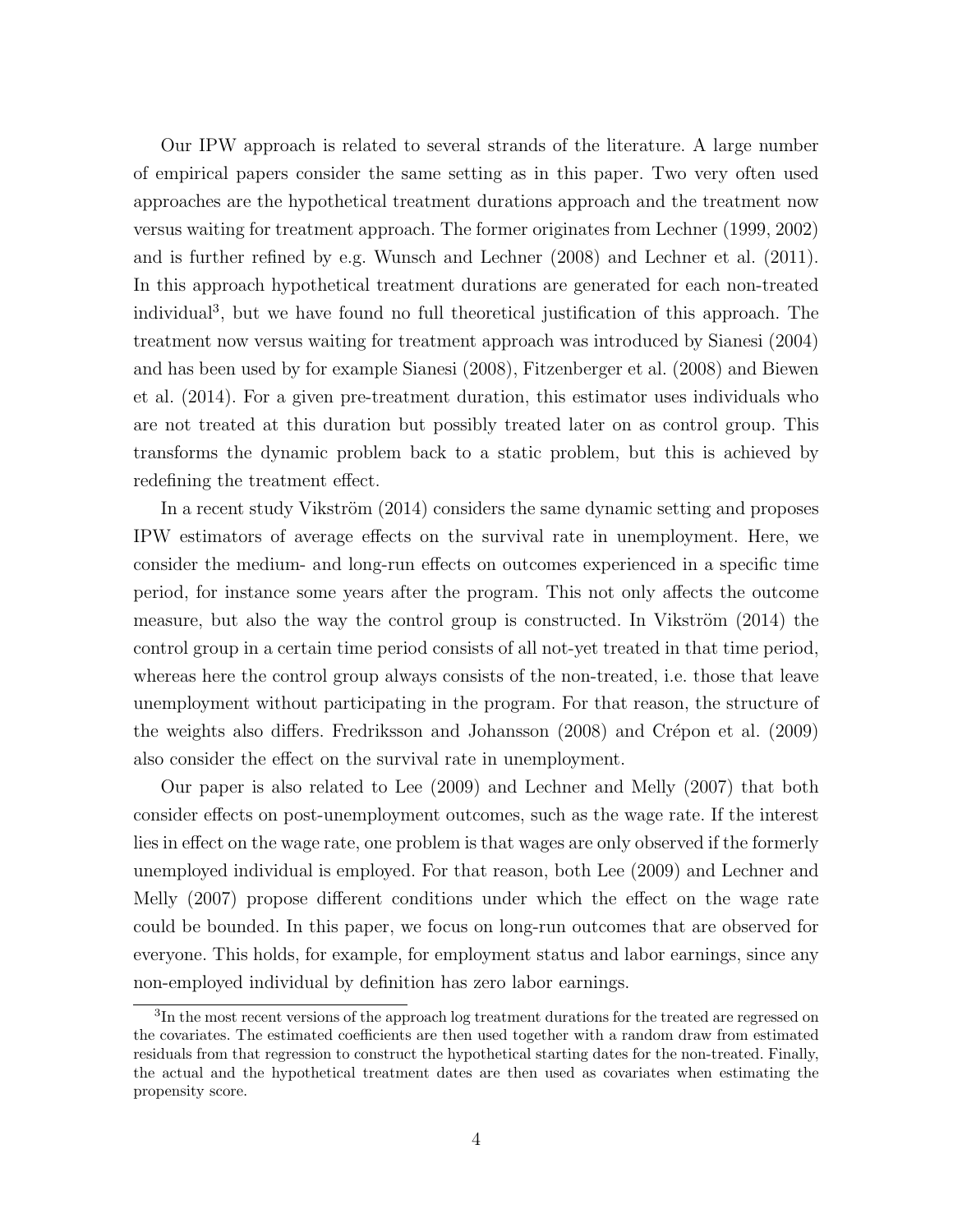Finally, a number of recent papers extend the Timing-of-Events (ToE) approach by Abbring and van den Berg (2003) to consider post-unemployment outcomes such as time in employment and wage rates (see e.g. Arni et al. 2013). In these papers the treatment is also allowed to occur at any point in time. The main difference compared to this paper is that the ToE approach allows the selection into treatment to be based on both observed and unobserved heterogeneity. This is achieved at the expense of imposing the mixed proportional hazard structure, whereas the IPW approach in this paper requires no additional structure on the assignment process beyond unconfounded treatment assignment.

#### 2 Model

In this paper, we are interested in average effects of a treatment given in an initial state on long-run outcomes experienced after the individual left the initial state. The key feature is that exits from the initial state as well as start of the treatment could occur at any discrete point in time. Below we show that this dynamic nature of the treatment assignment give rise to a number of interesting evaluation issues. One typical example that will be used throughout this paper is evaluation of training programs for unemployed. In that setting, the initial state is unemployment and the long-run outcome could be, for instance, labor earnings or employment status some years after program. Training programs also often have the dynamic structure that is discussed in this paper, since case workers often could enrol unemployed into training after many different unemployment durations.

Formally, time to treatment is denoted by  $T_s$ . The potential time in the initial state if treated at  $t_s$  is denoted by  $T_u(t_s)$ . Note that  $T_u(\infty)$  can be viewed as the potential duration if "never treated". The observed time in the initial state is denoted by  $T_u$ . We also have the long-run potential outcome  $Y(t_s)$  (also  $Y(\infty)$ ) with observed value Y. Finally, the observed covariates are denoted by  $X$ .

We consider several average effects. The first parameter of interest is the average treatment effect on the treated of treatment at  $t_s$ 

$$
ATET(t_s) = E(Y(t_s)|T_s = t_s, T_u(t_s) \ge t_s) - E(Y(\infty)|T_s = t_s, T_u(t_s) \ge t_s).
$$
 (1)

This effect contrasts treatment at  $t_s$ , say training after 6 months, with never being treated. It captures the average effect of removing the entire training program. Besides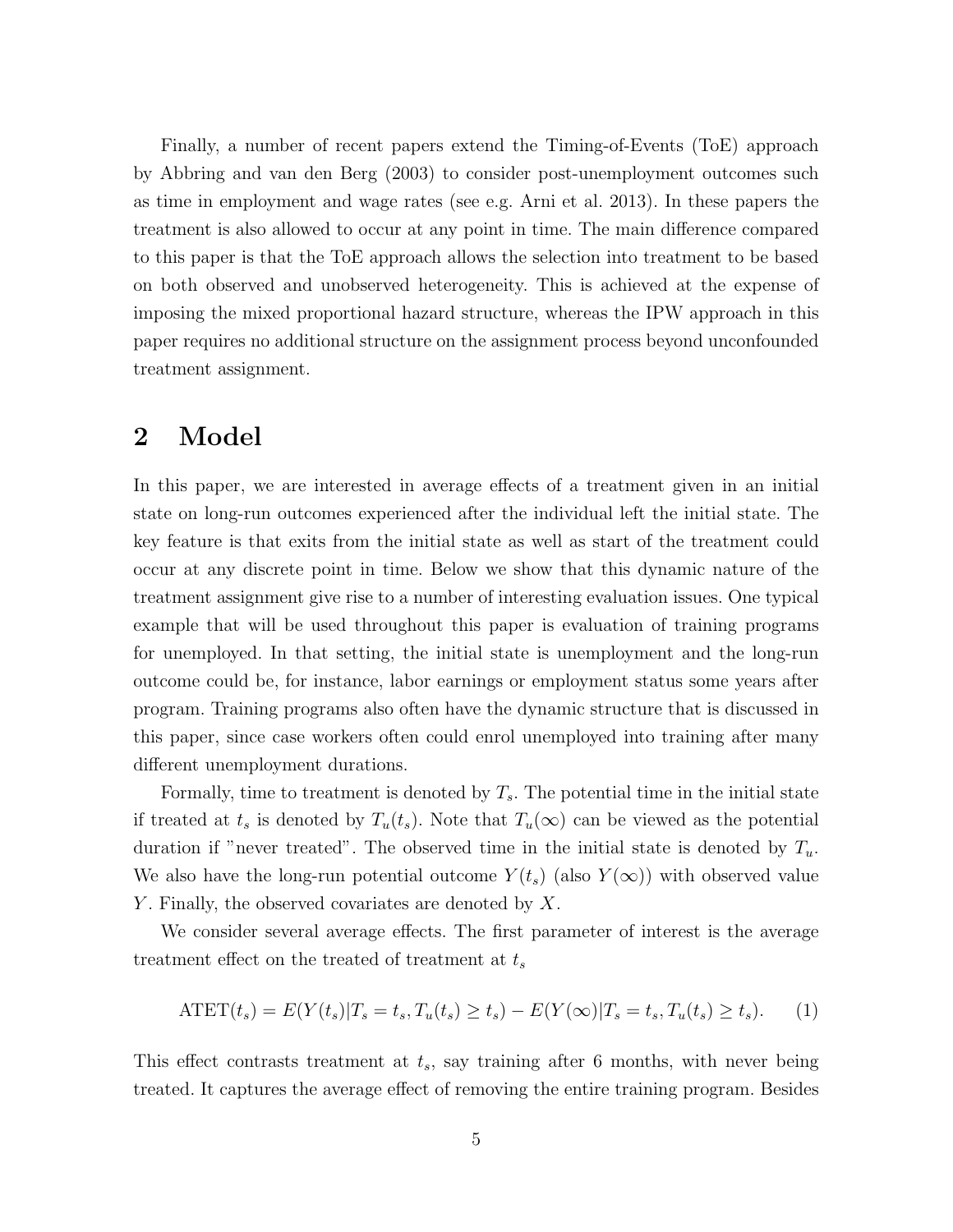the average treatment effect on the treated one might also consider the average effect on all survivors at  $t_s$ 

$$
ATE(t_s) = E(Y(t_s)|T_s \ge t_s, T_u(\infty) \ge t_s) - E(Y(\infty)|T_s \ge t_s, T_u(\infty) \ge t_s).
$$
 (2)

Both  $\text{ATET}(t_s)$  and  $\text{ATE}(t_s)$  capture the average effect for a certain pre-treatment duration. In section 4.1, we discuss estimation of the overall effect, i.e. the aggregated effect averaged over all (or a set of) pre-treatment durations.

In the training program for unemployed example  $\text{ATET}(t_s)$  and  $\text{ATE}(t_s)$  capture the sum of two different effects: (1) a direct effect, if the training program improves the participants human capital and if the improved human capital affects labor earnings. (2) An indirect effect, if program participation affects time in unemployment and if time in unemployment has an independent effect on subsequent earnings. Several surveys, including e.g. Heckman et al. (1999), Kluve (2010), and Card et al. (2010), document that many training programs are associated with substantial locking-in effects during the actual program and in some cases increased exit rates after the program has been completed. In this paper, we do not attempt to separate the direct effect and the indirect effect.

#### 3 The evaluation problem

We consider identification under unconfoundedness

$$
T_s \perp T_u(t_s), Y(t_s) \quad , for all t_s > 0 \quad |X. \tag{3}
$$

That is conditional on a set of observed covariates treatment assignment is independent of both the potential durations in the initial state and the potential long-run outcomes. This assumption and similar conditional independence assumptions are often used in evaluations of training programs. Often the argument is that case workers are very influential in the assignment process and that the data set used in the analysis contains most of the information available when case workers decided upon enrollments.

Another key assumption is no-anticipation, which implies that any future treatment does not affect current outcomes. Formally,

$$
Pr(T_u(t') = t) = Pr(T_u(t'') = t) \quad , \forall t < \min(t', t'').
$$
\n(4)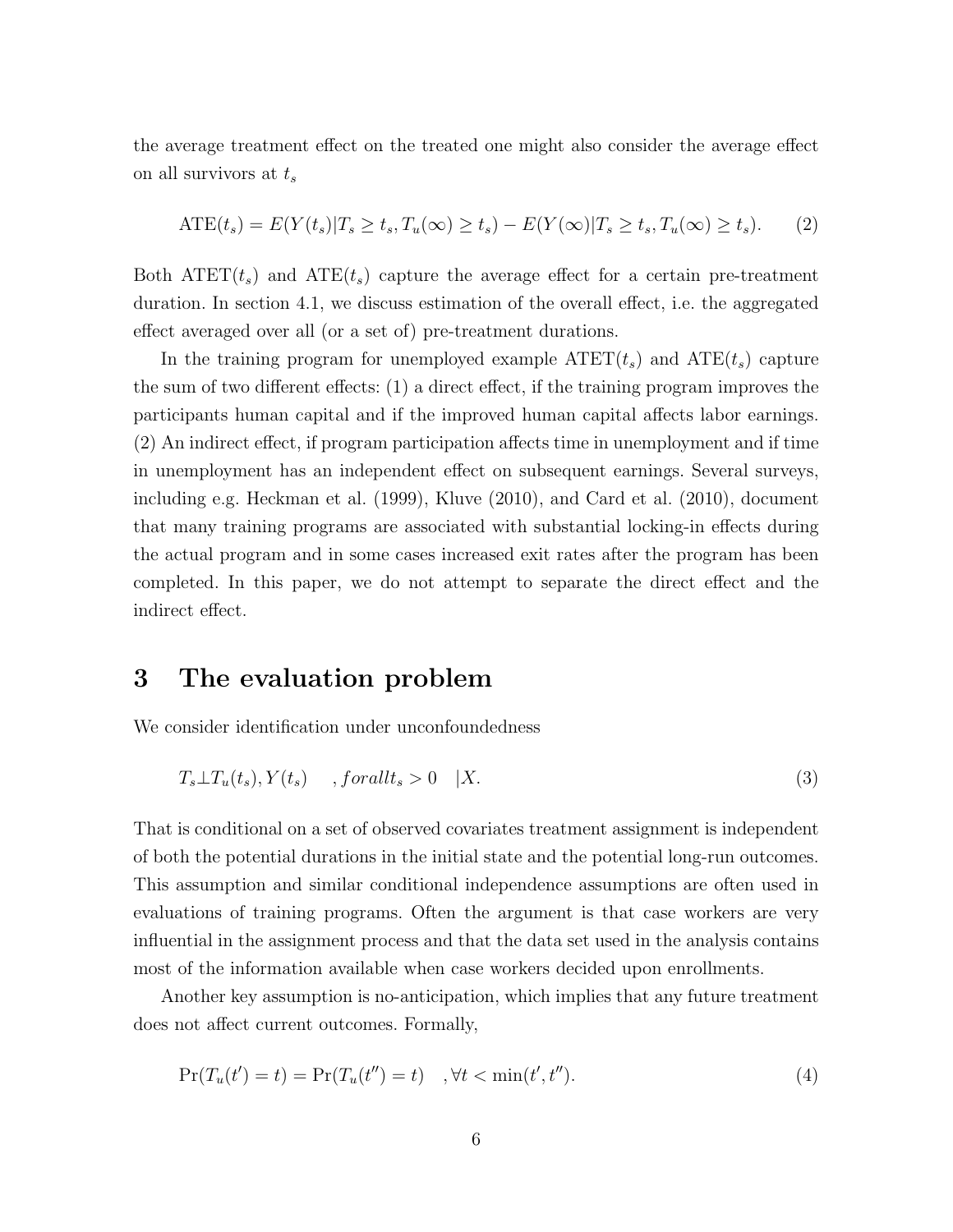The assumption is fulfilled if individuals are unaware of future treatments or if they do not alter their behavior as a response to knowledge of future treatments. The importance of this assumption for evaluations in dynamic settings was highlighted by Abbring and van den Berg (2003), and subsequently discussed by e.g. Abbring and Heckman (2008) and Crépon et al. 2009.

Under no-anticipation we have the following observational rule for the long-run outcome

$$
Y = \sum_{t_s=1}^{T_u} [I(T_s = t_s)Y(t_s)] + I(T_s > T_u)Y(\infty).
$$
\n(5)

The first part of (5) tells us that if the individual starts training before finding employment we observe the long-run potential outcome corresponding to the actually observed time to treatment. From the second part of (5) we have that if an individual exits the initial state without being treated the observed outcome equals the outcome if "never treated". Note that this only holds under no-anticipation, because if future treatments affect current job finding rates the observed outcome under  $T_s > T_u$  corresponds to a treated duration.

Next, consider the evaluation problem. First, from the observed outcome of those treated at  $t_s$  we have

$$
E(Y(t_s)|T_s = t_s, T_u(t_s) \ge t_s) = E(Y|T_s = t_s, T_u \ge t_s),
$$
\n(6)

i.e. the first part of  $\text{ATET}(t_s)$  is directly identified from the outcomes of those actually treated at  $t_s$ . In the same way the first part of  $ATE(t_s)$  could be obtained by reweighting the outcomes of those actually treated at  $t_s$  in order to mimic the outcomes of all survivors at  $t_s$ .

Instead, the evaluation problem concerns the counterfactual outcome  $E(Y(\infty)|T_s=$  $t_s, T_u(t_s) \geq t_s$ ). The observational rule in (5) illustrates the main issues. First, it is clear that only non-treated individuals, i.e. individuals with  $T_s > T_u$ , are informative about the counterfactual outcome under never treatment. Individuals that are not treated at  $t_s$ , but are treated later on provide no information about the counterfactual outcome under no-treatment, since because they are treated the observed response, Y , corresponds to a potential outcome under treatment.

Second, the potential control group of non-treated, defined by  $T_s > T_u$ , in general,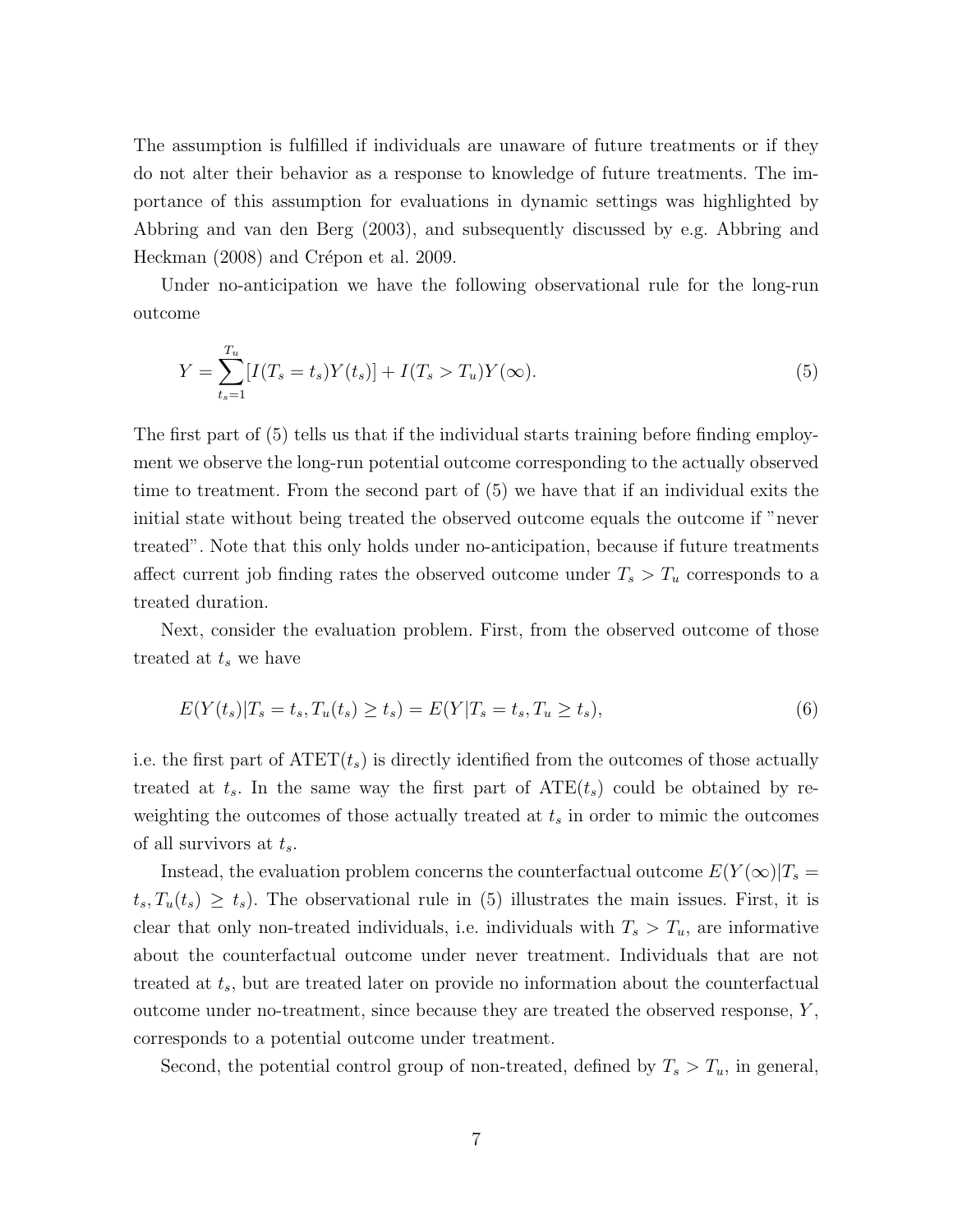constitute a selected sample. The reason is that static treatment status,  $I[T_s > T_u]$ , depends on survival time (i.e., the outcome), since the probability of treatment enrollment by construction increases with the time in unemployment. This problem has been acknowledged in a number of papers analyzing the effects of a treatment on time in the initial state (see discussions in e.g. Sianesi 2004, Fredriksson and Johansson 2008, Crépon et al. 2009 and Vikström 2014). The implication is that individuals with relatively short unemployment durations will be overrepresented in the group of nontreated. Thus, even if treatment assignment at  $t_s$  is unconfounded treatment assignment in subsequent time periods create selection in the group of non-treated.

In this paper, we propose a completely new approach to correct for this selection in the group of non-treated. This leads to a inverse probability weighting (IPW) approach that re-weights the outcome of the "never-treated". Before introducing the IPW estimator we consider identification in detail. Initially,

$$
E(Y(\infty)|T_s = t_s, T_u(t_s) \ge t_s) = E(Y(\infty)|T_s = t_s, T_u \ge t_s) =
$$
  
\n
$$
E_{X|T_s = t_s, T_u \ge t_s} E(Y(\infty)|T_s = t_s, T_u \ge t_s, X),
$$
\n(7)

where the first equality holds under Assumption 4 and second equality follows using the law of iterated expectations. Then, under Assumption 3

$$
E(Y(\infty)|T_s = t_s, T_u \ge t_s, X) = E(Y(\infty)|T_s > t_s, T_u \ge t_s, X).
$$

Next,

$$
E(Y(\infty)|T_s > t_s, T_u \ge t_s, X) = \tag{8}
$$

$$
\Pr(T_u = t_s | T_s > t_s, T_u \ge t_s, X) E(Y(\infty) | T_s > t_s, T_u = t_s, X) +
$$
  
\n
$$
\Pr(T_u > t_s | T_s > t_s, T_u \ge t_s, X) E(Y(\infty) | T_s > t_s, T_u > t_s, X).
$$

That is the counterfactual outcome under never treatment could be decomposed into average outcomes for individuals with  $T_u = t_s$  and  $T_u > t_s$ . The former group, with  $T_u = t_s$ , in (8) consists of non-treated individuals that exit directly in period  $t_s$ . For this group we have using the observational rule

$$
E(Y(\infty)|T_s > t_s, T_u = t_s, X) = E(Y|T_s > t_s, T_u = t_s, X).
$$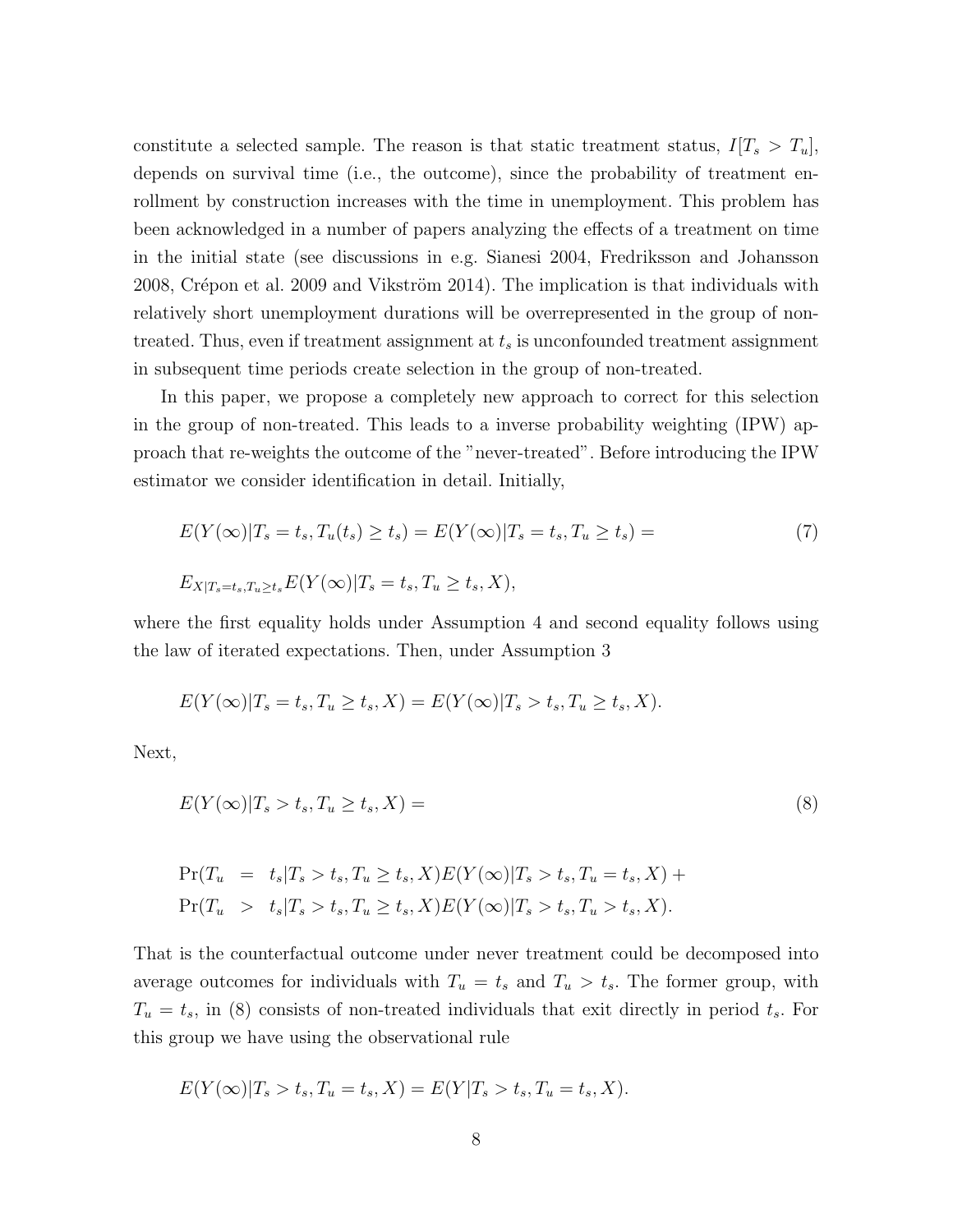Also, note that the probabilities  $Pr(T_u = t_s | T_s > t_s, T_u \ge t_s, X)$  and  $Pr(T_u > t_s | T_s > t_s, T_u \ge t_s, X)$  $t_s, T_u \geq t_s, X$  are observed. For the latter group, with  $T_u = t_s$ , in (8), i.e. those that survives at least one additional time period, we have using Assumption 3

$$
E(Y(\infty)|T_s > t_s, T_u > t_s, X) = E(Y(\infty)|T_s > t_s + 1, T_u \ge t_s + 1, X). \tag{9}
$$

Next, using (8) by replacing  $t_s$  with  $t_s + 1$  we have

$$
E(Y(\infty)|T_s > t_s + 1, T_u \ge t_s + 1, X) =
$$

$$
\Pr(T_u = t_s + 1 | T_s > t_s + 1, T_u \ge t_s + 1, X) E(Y(\infty) | T_s > t_s + 1, T_u = t_s + 1, X) +
$$
\n
$$
\Pr(T_u > t_s + 1 | T_s > t_s + 1, T_u \ge t_s + 1, X) E(Y(\infty) | T_s > t_s + 1, T_u > t_s + 1, X),
$$

where using the same reasoning as above all parts of this expression are observed except  $E(Y(\infty)|T_s > t_s + 1, T_u > t_s + 1, X)$ . However, for this outcome we can iteratively use (9) and (8) for  $t_s + 2, \ldots, T_u^{\max}$ , where  $T_u^{\max}$  is maximum time in the initial state. This gives

$$
E(Y(\infty)|T_s = t_s, T_u \ge t_s, X) = \sum_{k=t_s}^{T_s^{\max}} f(k, X) E(Y|T_s > k, T_u = k, X)
$$
 (10)

with the observed probabilities

$$
f(k, X) = \Pr(T_u = t_k | T_s > t_k, T_u \ge t_k, X) , k = t_s
$$
  

$$
f(k, X) = \Pr(T_u = t_k | T_s > t_k, T_u \ge t_k, X) \prod_{m=s}^{k-1} \Pr(T_u > t_m | T_s > t_m, T_u \ge t_m, X) , k > t_s.
$$

Thus, using  $(6)$  for the first part of  $(1)$ , and  $(7)$  and  $(10)$  for the first part of  $(1)$  we have

$$
ATET(t_s) = (11)
$$

$$
E(Y|T_s = t_s, T_u \ge t_s) - E_{X|T_s = t_s, T_u \ge t_s} \sum_{k=t_s}^{T_s^{\max}} f(k, X) E(Y|T_s > k, T_u = k, X).
$$

In sum, the identification results in this section, shows that the non-treated group consisting of individuals leaving the initial state before becoming treated or actually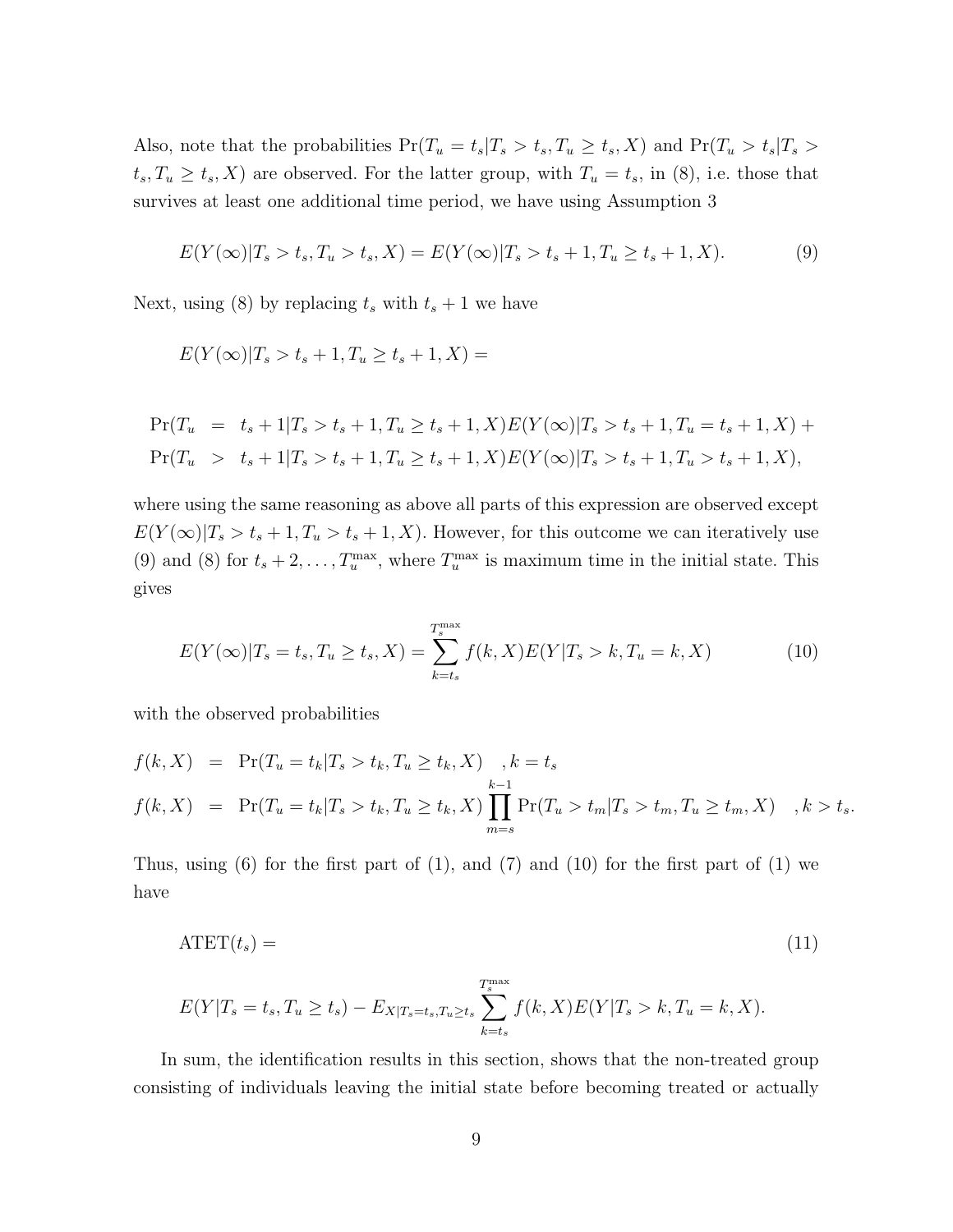never would have become treated could be used to identify the counterfactual outcome for those treated after a certain elapsed duration. Equation (11) also indicates that this could be achieved by giving individuals leaving the initial after different elapsed durations differential weight. The identification results above also demonstrates the independent use of the unconfoundedness assumption and the no-anticipation assumption. The selection on observables assumption relates to the allocation of treatment across individuals, and assures that the treated and the not-yet treated have similar potential outcomes. The no-anticipation assumption concerns the relationship between different potential outcomes for a given individual, and assures that the outcomes the non-treated could be used to mimic the outcomes under never treatment even if some of the non-yet treated would have been treated if they remained in the initial state.

#### 4 Estimation

The identification results above show that average effects could be identified using the outcomes of treated individuals and individuals who remain untreated the entire time in the initial state. The latter group, also referred to as the non-treated, however as the identification results show, constitutes a selected group. The selection arises since individuals not treated at  $t_s$  might become treated at  $t_s + 1, \ldots$ . This creates selection for two main reasons: (1) Individuals with a large probability to be treated in subsequent periods are less likely to remain non-treated. (2) For a given period by period treatment probability, individuals with longer unemployment durations are less likely to remain non-treated. The first source of selection is similar to the static evaluation problem, whereas the second problem arises purely because of the dynamic nature of the evaluation problem. However, it is important to notice that in both cases it is the period by period treatment assignment that creates the selection. Under unconfounded treatment assignment it is therefore possible to construct an estimator that corrects for both sources of selection. Specifically, in the appendix we show that unbiased estimators of  $ATET<sub>t</sub>(s)$  and  $ATET<sub>t</sub>(s)$  are:

$$
\widehat{\text{ATET}}(t_s) = \frac{1}{N_{ts}^1} \sum_{i \in T_{s,i} = t_s, T_{u,i} \ge t_s} Y_i -
$$
\n
$$
\frac{1}{\sum_{i \in T_{s,i} > T_{u,i}, T_{u,i} \ge t_s} w^{t_s, \text{ATET}}(T_{u,i}, X_i)} \sum_{i \in T_{s,i} > T_{u,i}, T_{u,i} \ge t_s} w^{t_s, \text{ATET}}(T_{u,i}, X_i) Y_i
$$
\n
$$
(12)
$$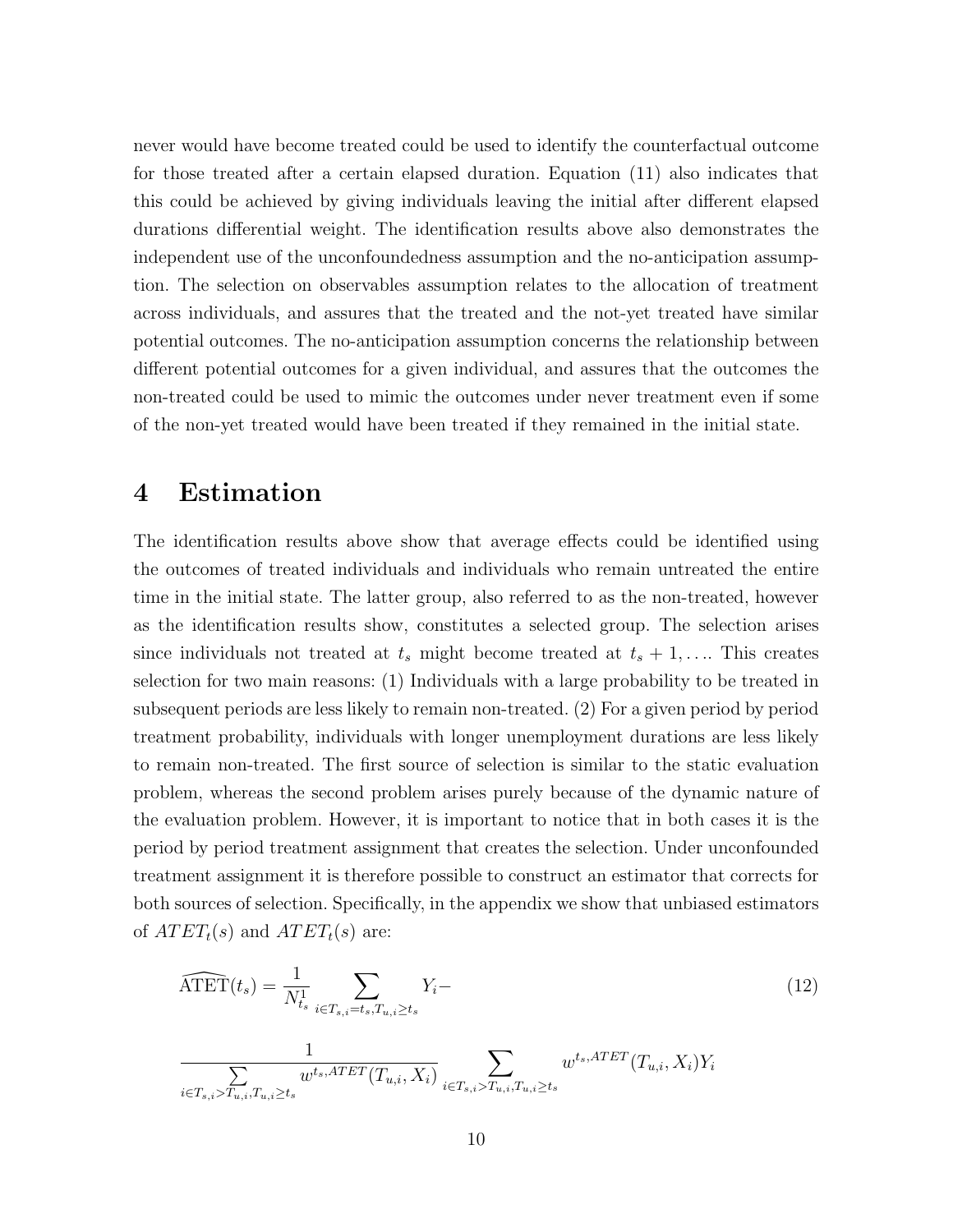and

$$
\widehat{\text{ATE}}(t_s) = \frac{1}{\sum_{i \in T_{s,i} = t_s, T_{u,i} \ge t_s} w^{t_s}(X_i)} \sum_{i \in T_{s,i} = t_s, T_{u,i} \ge t_s} w^{t_s}(X_i) Y_i - (13)
$$

$$
\frac{1}{\sum_{i \in T_{s,i} > T_{u,i}, T_{u,i} \ge t_s} w^{t_s,ATE}(T_{u,i}, X_i)} \sum_{i \in T_{s,i} > T_{u,i}, T_{u,i} \ge t_s} w^{t_s,ATE}(T_{u,i}, X_i) Y_i,
$$

where  $N_{t_s}^1$  is the number of treated at  $t_s$ , and

$$
w^{t_s}(X_i) = \frac{1}{p(t_s, X_i)}
$$
  
\n
$$
w^{t_s, ATET}(T_{u,i}, X_i) = \frac{p(t_s, X_i)}{1 - p(t_s, X_i)} \frac{1}{\prod_{m=t_{s+1}}^{T_{u,i}} [1 - p(m, X)]}
$$
  
\n
$$
w^{t_s, ATE}(T_{u,i}, X_i) = \frac{1}{1 - p(t_s, X_i)} \frac{1}{\prod_{m=t_{s+1}}^{T_{u,i}} [1 - p(m, X)]}
$$
  
\n
$$
p(t, X_i) = \Pr(T_s = t | T_s \ge t, T_u \ge t, X_i).
$$
\n(14)

This follows the ideas of Horvitz and Thomson (1952) and weights the outcome responses of the treated and non-treated toward the target population (either the treated population at  $t_s$  or the full population of survivors at  $t_s$ ). Both (12) and (13) are based on normalized weights. The reasons for this is that without the normalization the weights not always add up to one.

Consider the intuition behind the estimator  $ATE(t<sub>s</sub>)$  in (13). Only non-treated individuals, provide information about the counterfactual outcome under never treatment for those treated at  $t_s$ . However, for the reasons discussed above, the outcomes of the non-treated need to be weighted for several reasons. The first part of the weights, 1  $\frac{1}{1-p(t_s,X_i)}$ , follows from IPW estimators in the static evaluation literature (see e.g. Wooldridge, 2010). Under Assumption 3 this adjusts for for covariate differences between the treated  $t_s$  and those still waiting for treatment at  $t_s$ .

The second part of the weights corrects for the fact that some non-treated at  $t_s$  starts treatment at  $t_s + 1, \ldots$  As background briefly consider the case with only treatment assignment at  $t_s$ , so that everyone who do not receive treatment at  $t_s$  remain untreated in all time periods. Then, also noticing that in large samples we have

$$
\widehat{\text{ATE}} = \frac{1}{N_{t_s}} \sum_{i \in T_{s,i} = t_s, T_{u,i} \ge t_s} \frac{Y_i}{p(t_s, X_i)} - \frac{1}{N_{t_s}} \sum_{i \in T_{s,i} > T_{u,i}, T_{u,i} \ge t_s} \frac{Y_i}{1 - p(t_s, X_i)} =
$$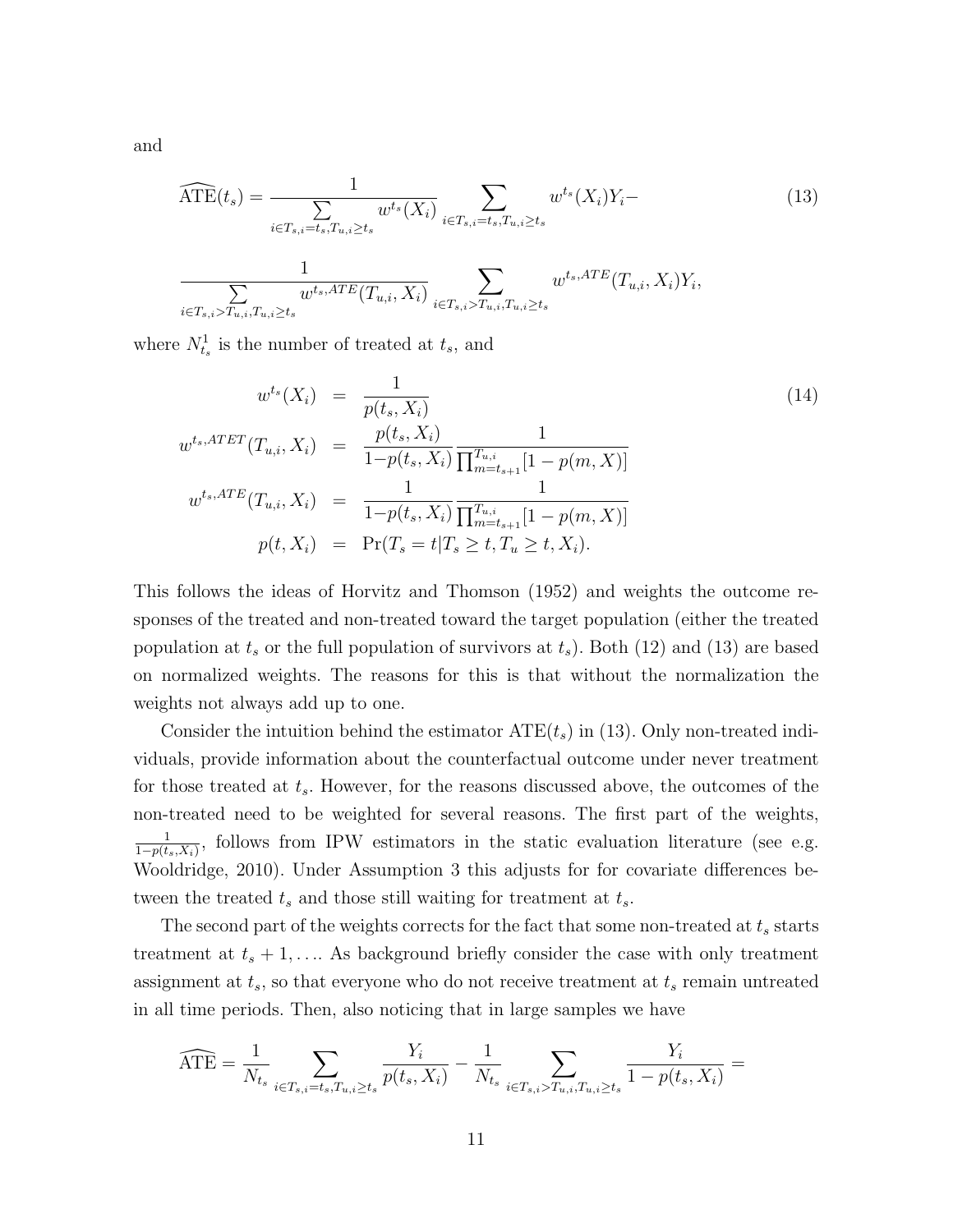$$
\frac{1}{N_{t_s}} \sum_{i \in T_{s,i} \ge t_s, T_{u,i} \ge t_s} \left[ \frac{I[T_s = t_s, T_u \ge t_s]Y_i}{p(t_s, X_i)} - \frac{I[T_s > t_s, T_u \ge t_s]Y_i}{1 - p(t_s, X_i)} \right],
$$

i.e. the same structure and weights as static IPW estimators (see e.g. Wooldridge, 2010). The average effect is obtained by re-weighting the responses of the treated and not treated  $t_s$ . Notice that for the second part of this expression we have conditional on  $X$ 

$$
E\left[\frac{I[T_s > t_s, T_u \ge t_s]Y}{[1 - p(t_s, X)]} | X\right] = E\left[\frac{I[T_s > t_s, T_u \ge t_s]Y(\infty)}{[1 - p(t_s, X)]} | X\right] = \frac{[1 - p(t_s, X)]E[Y(\infty)|X, T_s > t_s, T_u \ge t_s]}{[1 - p(t_s, X)]} = E[Y(\infty)|X, T_s > t_s, T_u \ge t_s].
$$

Next,

$$
E[Y(\infty)|X, T_s > t_s, T_u \ge t_s] =
$$
  
\n
$$
\sum_{t_u=t_s}^{T_u^M} \Pr(T_u = t_u | T_s > t_s, T_u \ge t_s) E[Y(\infty)|X, T_s > t_s, T_u = t_u],
$$
\n(15)

i.e. the average outcomes of the untreated survivors at  $t_s$  could be expressed as an average over the average outcome of the non-treated for each duration between  $t_s$  and  $T_u^M$ . Thus, with only treatment assignment at  $t_s$  the outcomes of the not treated are weighted using the IPW weights from the static evaluation problem. Following (15) this is an average giving individuals with the same  $X$  the same weight regardless of time in the initial state. With treatment assignment at  $t_s, \ldots$  additional weighting is necessary, since in this case individuals with a high treatment probability and/or individuals remaining in the initial state for a long-time are less likely to remain non-treated. The IPW estimators in (12) and (13) correct for this , since the weights depend on both the observed characteristics and the time in the initial state.

Concerning inference, (12) and (13) are similar to the IPW estimator proposed by Hirano et al., (2003) and also discussed by Lunceford and Davidian (2004). One important difference is that here the weights depends on several propensity scores instead of a single propensity score. Nevertheless, if the propensity scores are known and following the same reasoning as in Lunceford and Davidian (2004), the large sample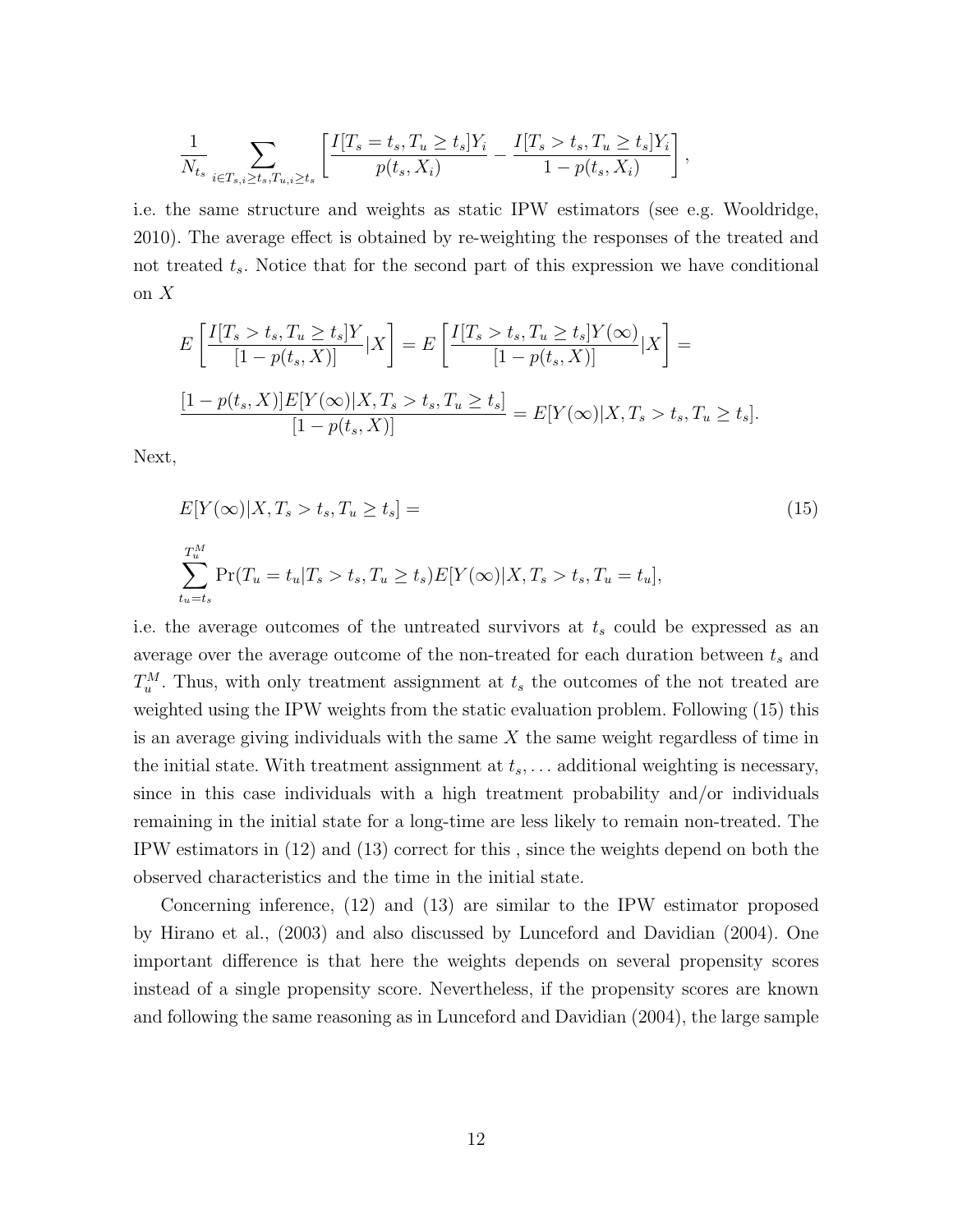variances for  $\widehat{\text{ATE}}(t_s)$  is

$$
\sigma_{\widehat{\text{ATE}}(t_s)}^2 = E\left[\frac{[Y - \mu(t_s)]^2}{p(t_s, X_i)} + \frac{[Y - \mu(t_s, \infty)]^2}{\prod_{m=t_s}^{T_{u,i}}[1 - p(m, X)]}\right],\tag{16}
$$

where the expectation is taken over the population with  $T_s \ge t_s$ ,  $T_u \ge t_s$ . Also,  $\mu(t_s) =$  $E[Y|T_s = t_s, T_u \ge t_s]$  and  $\mu(t_s, \infty) = E[Y|T_s > T_u, T_u \ge t_s]$ . Also, Hirano et al. (2003) show that the variance decreases if estimated scores are used instead of true scores. In that case one way to obtain standard errors is bootstrapping

#### 4.1 The aggregated effect

In the previous section we proposed estimators for average effects for a given pretreatment duration. Here, we extend these results into the overall or aggregated effect over all pre-treatment durations. Formally, we define the aggregated effect treatment effect on the treated as follows:

$$
ATET = \sum_{s} g(t_s) ATET(t_s)
$$
\n(17)

where  $g(t_s) = \frac{N_{t_s}^1}{\sum_{m=1}^{T_{w}^M} N_m^1}$ , i.e,  $g(t_s)$ , is the fraction in the sample of treated starting treatment at  $t_s$ . Equation (17) suggests that the aggregated effect could be estimated by averaging over the effects for specific pre-treatment durations. We have

$$
\widehat{\text{ATET}} = \frac{1}{\sum_{m=1}^{T_u^M} N_m^1} \sum_{m=1}^{T_u^M} \sum_{i \in T_{s,i} = m, T_{u,i} \ge m} Y_i -
$$
\n(18)

$$
\frac{1}{T_{u}^{M}}\sum_{m=1}^{T_{u}^{M}}\sum_{i\in T_{s,i} > T_{u,i}, T_{u,i}\geq m} w^{ts,ATET}(T_{u,i}, X_i) \sum_{m=1}^{T_{u}^{M}}\sum_{i\in T_{s,i} > T_{u,i}, T_{u,i}\geq m} w^{m,ATET}(T_{u,i}, X_i)Y_i = \frac{1}{N^{1}}\sum_{i\in T_{u,i}\geq T_{s,i}} Y_i - \frac{1}{\sum_{i\in T_{s,i} > T_{u,i}} w^{ATET}(T_{u,i}, X_i)} \sum_{i\in T_{s,i} > T_{u,i}} w^{ATET}(T_{u,i}, X_i)Y_i,
$$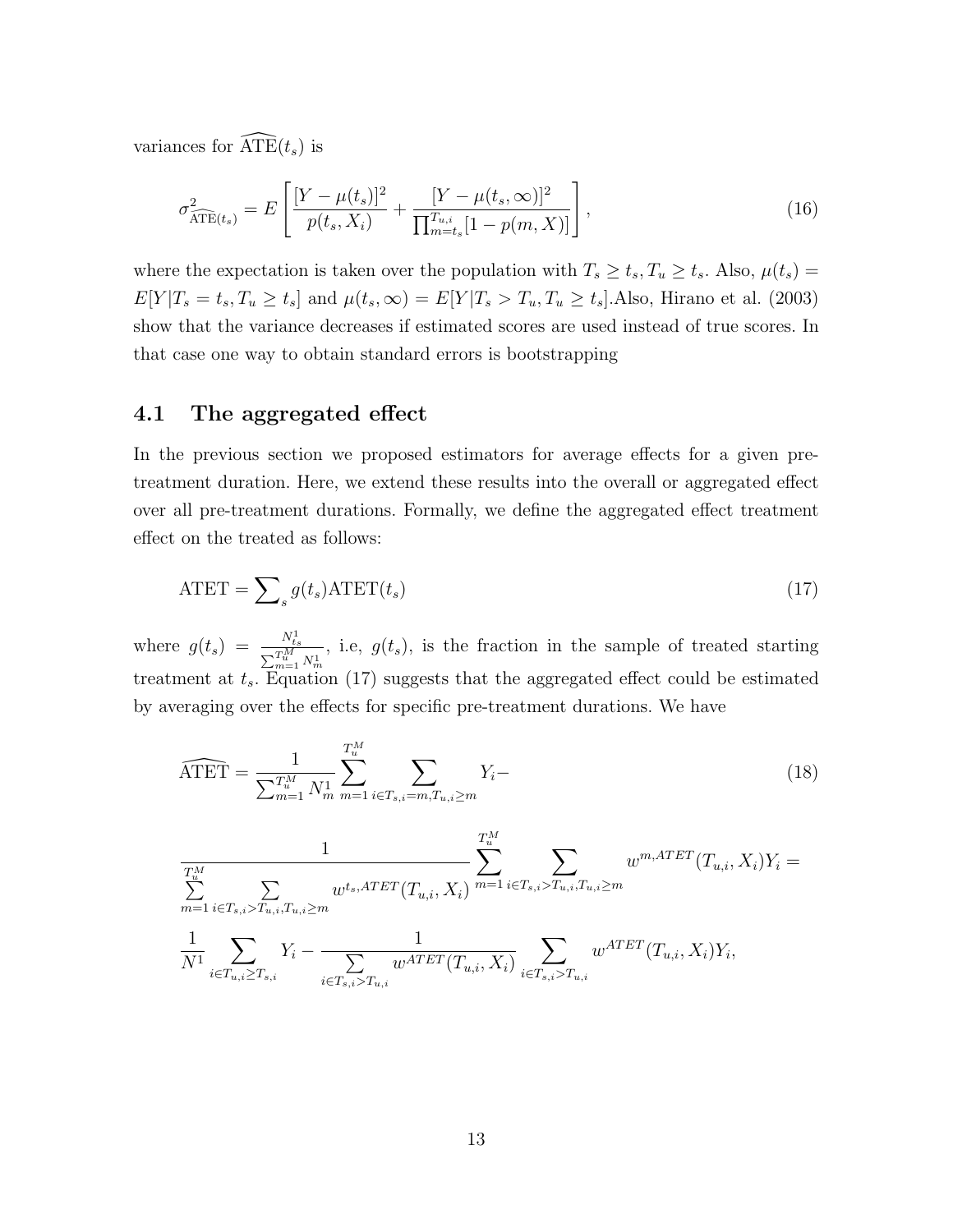where  $N^1 = \sum_{m=1}^{T_u^M} N_m^1$  and  $w^{ATET}(T_{u,i}, X_i)$  is the weighted sum of the weights for each  $t_s$  given to a specific individual. Specifically,

$$
w^{ATET}(T_{u,i}, X_i) = \sum_{m=1}^{T_{u,i}} w^{m,ATET}(T_{u,i}, X_i).
$$

#### 5 Monte Carlo simulation

This section presents a simulation study that examines the properties of the weighted estimator introduced in this paper, and compares it with related estimators. We use the following notation for the exit rate,  $\theta_{T_u}(t) = \Pr(T_u = t_u | T_u \ge t_u)$ , and the treatment rate,  $\theta_{T_s}(t) = \Pr(T_s = t_s | T_u \ge t_s, T_s \ge t_s)$ . We consider the following discrete time DGP:

$$
\theta_{T_u}(t) = f(-2.5 + \beta_u X + v_u) \n\theta_{T_s}(t) = f(-3.0 + \beta_s X + v_s) , t \le 12 \n\theta_{T_s}(t) = 0 , t > 12 \nY = 100 + \beta_y X + \delta I(T_s \ge T_u) + 2v_u + v_y \n\text{with } X, v_u, v_s \sim \text{unif}(-1, 1), v_y \sim N(0, 5),
$$
\n(19)

with  $X, v_u, v_s, v_y$  all independently of each other, and  $f(h) = [1 + \exp(-h)]^{-1}$ , i.e. we use a logistic model for the exit rate and the treatment rate. We vary the parameters of the model in different ways: (i)  $\delta$  is set equal to 0 or 1, i.e. we explore data generating processes with and without a long-run effect of the treatment. (ii) We set  $\beta_u = \beta_s =$  $\beta_y = \beta$  with  $\beta$  equal to 1 or 2, i.e.  $\theta_{T_u}(t)$ ,  $\theta_{T_u}(t)$  and Y will either be positively correlated or strongly positively correlated.

This model has several properties worth noticing. First, Y captures the long-run outcome, i.e. e.g. earnings in the training example. Second, treatment could start at any point during the first 12 time periods. This corresponds to a training program in place during the first two years of unemployment (if the time period is a month). Third, both durations,  $T_u$ ,  $T_s$ , and the outcome, Y, depend on observed and unobserved characteristics, but since the unobserved effect in the treatment equation is uncorrelated with the other unobserved effects the unconfoundedness assumption holds. Fourth, the unobserved effect in the duration time equation also appears in the long-run outcome equation. This is consistent with the idea that some unobserved characteristics deter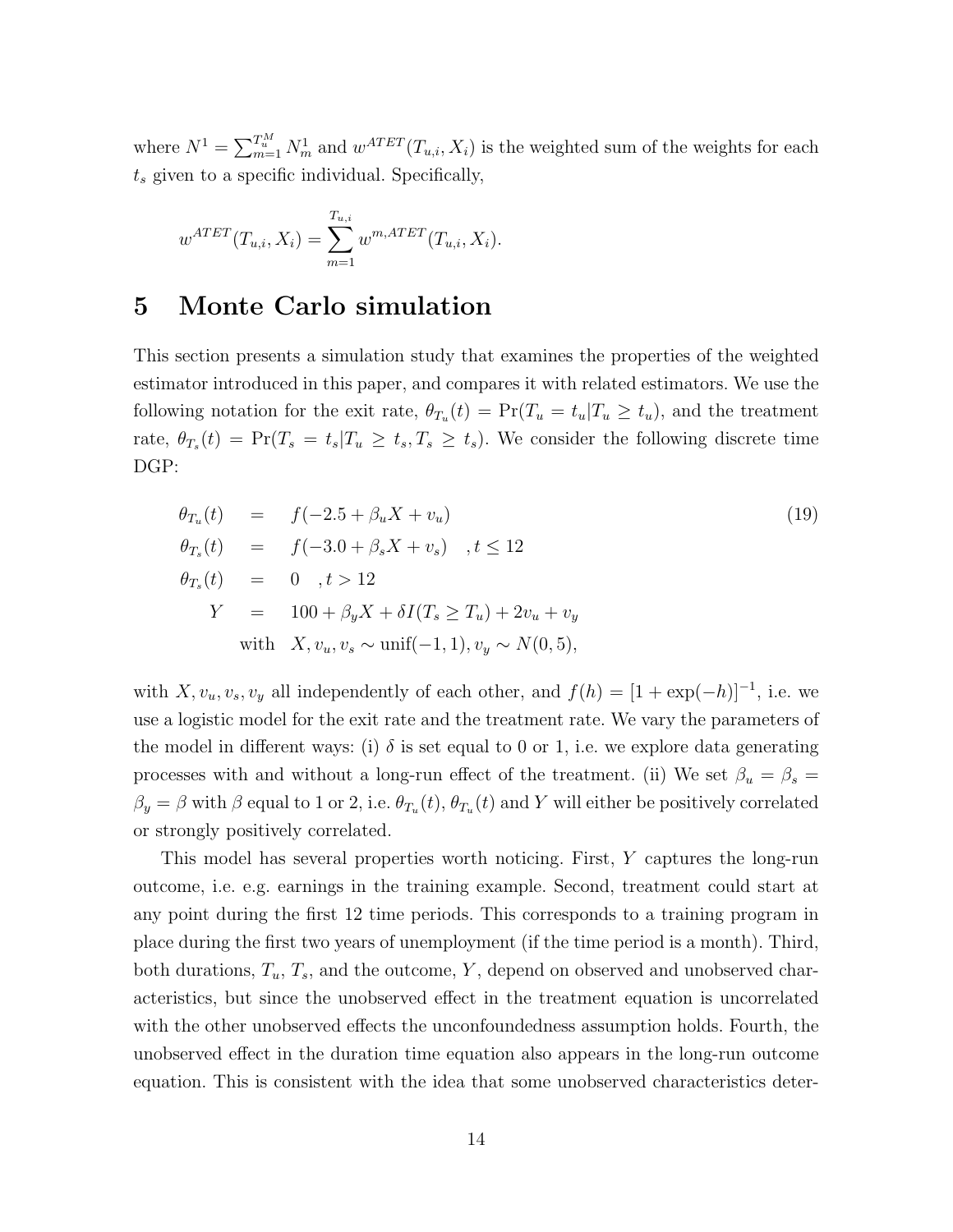mine both time in the initial state and the long-run outcome equation. In the training for unemployed example this might be unobserved motivation and/or ability.

We mainly focus on the aggregated effect ATET, but also report estimates for the average effect for specific pre-treatment durations. Here we label this estimator  $\delta_{Dyn.PW}$ . The propensity scores are estimated with a correct logistic model specification. The standard errors are calculated using both the formula applicable with true propensity scores in (16) and using bootstrap (99 replications). In both cases we use estimated scores.

We compare our IPW estimators to several related estimators. The first approach is a naive model  $(\delta_{naive})$ , were we make no adjustments for the observed covariates and base the entire analysis on the observed static treatment status  $W = I(T_s \geq T_u)$ . That is we compare the average long-run outcome for individuals that is observed to start treatment before leaving the initial state with the average long-run outcome for treated individuals.

The second approach is also based on the observed static treatment status  $W$ , but with covariate adjustment using a standard static IPW estimator:

$$
\delta_{naive,IPW} = \sum_{i=1}^{N} \frac{W_i Y_i}{e(x_i)} / \frac{W_i}{e(x_i)} - \sum_{i=1}^{N} \frac{(1 - W_i) Y_i}{1 - e(x_i)} / \frac{1 - W_i}{1 - e(x_i)},
$$
\n(20)

where  $e(X_i)$  is the estimated scores for the probability that  $W = 1, N$  the number of observations. The score is estimated using a logistic model. See e.g. Hirano, Imbens and Ridder (2003) and Imbens and Wooldridge 2009) for discussions of this estimator.

The third approach is the treatment now vs. waiting for treatment estimator introduced by Sianesi (2004) and used by e.g. Sianesi (2008), Fitzenberger et al. (2008) and Biewen et al. (2014). For a given pre-treatment duration this estimator uses individuals who are not treated at this duration but possibly treated later on as control group. One advantage of this approach is that it transforms the dynamic problem into a static problem, since under unconfoundedness those still waiting for treatment at  $t_s$  are comparable to those treated at  $t_s$ . However, note that this estimator captures the effect of treatment now vs. waiting and not the treatment vs. never treatment effect. We still use this estimator for comparison, since it is often used. Concerning estimation details, we use standard IPW as in (20) and one-to-on propensity score matching to calculate the effect for each pre-treatment duration. In both cases, the score is estimated using a logistic model. These estimators are denoted by  $\delta_{Sianesi,IPW}$  and  $\delta_{Sianesi,PS}$ .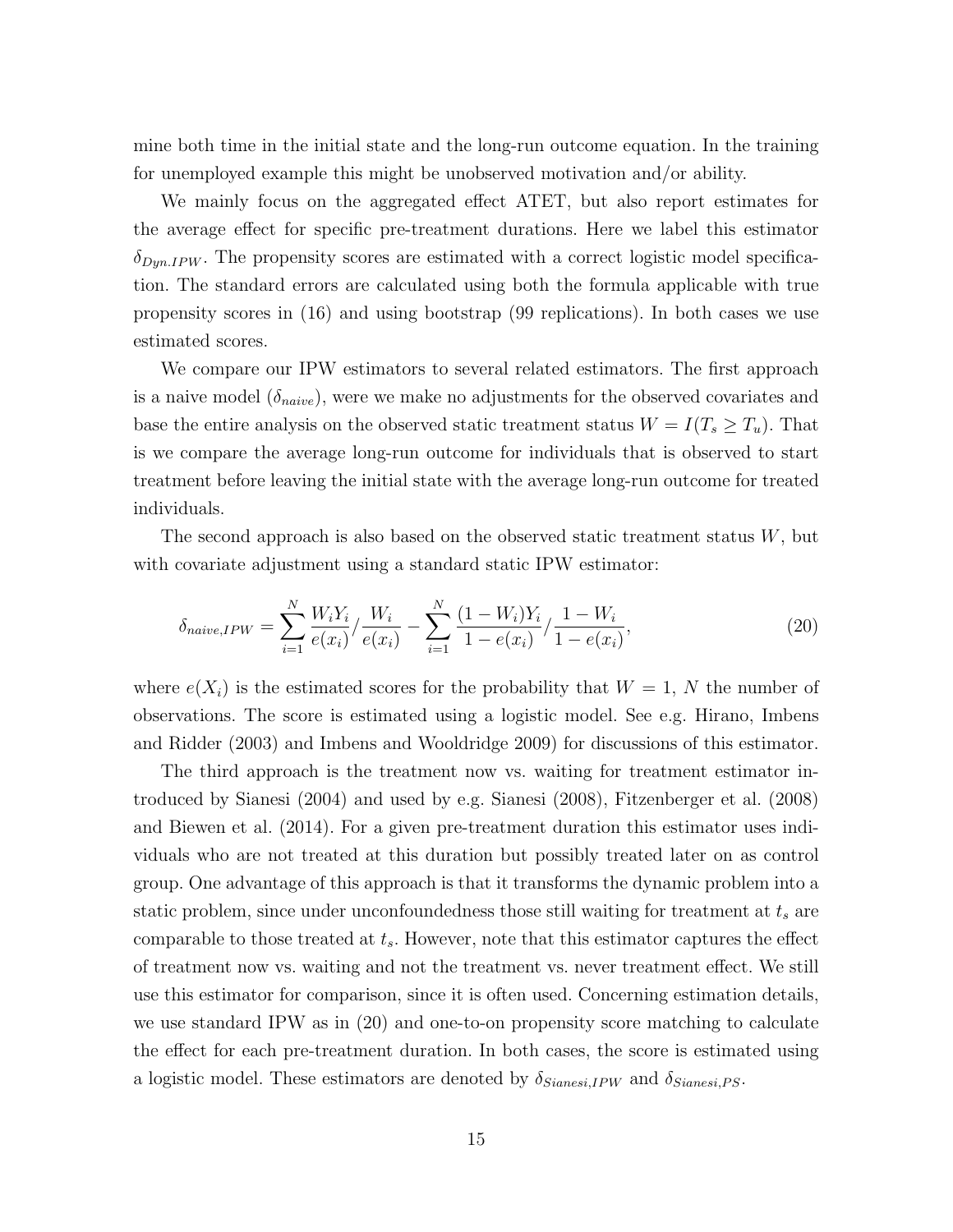The fourth approach originates from Lechner (1999, 2002) and was refined by e.g. Wunsch and Lechner (2008) and Lechner et al. (2011). In this approach hypothetical treatment durations are generated for each non-treated individual (i.e. those with  $W = 0$ ). Specifically, we first regress the log treatment durations for the treated on X. The estimated coefficient are then used together with a random draw from estimated residuals from that regression to construct the hypothetical starting dates for the nontreated. The actual and the hypothetical treatment dates are then used as covariates when estimating the propensity score. In practice, we implement this using either static IPW methods and/or one-to-on propensity score matching. In both cases, the score is estimated using a logistic model. These estimators are denoted by  $\delta_{Lechner,IPW}$  and  $\delta_{Lechner, PS}.$ 

For all estimators we impose common support by observations whose propensity score is smaller (larger) than the maximum (minimum) of the minimum (maximum) scores among the treated and the non-treated.

Table 1 presents the bias of the various estimators. Here we use samples of sizes 10,000 and 20,000, and the number of replications is 2000. We see that the naive estimator,  $\delta_{naive}$ , and the static IPW estimator,  $\delta_{naive,IPW}$ , both are severely biased. As expected the bias is larger for larger effect of the observed covariate ( $\beta = 2$ ) compared to when  $\beta = 1$ . The bias of our dynamic IPW estimator,  $\delta_{DynIPW}$ , is virtually zero, and more than 100 times smaller compared to the bias of the naive estimators. This holds both with  $(\delta = 1)$  and without  $(\delta = 0)$  a treatment effect. As expected the treatment now vs. treatment possibly later estimators,  $\delta_{Sianesi,IPW}$  and  $\delta_{Sianesi,PS}$ , perform well if there is now treatment effect, but not with a treatment effect. Naturally under a treatment effect these estimators will underestimate the true effect, since some of the controls will be treated later on. Finally, the bias of the two random hypothetical dates estimators,  $\delta_{Lechner,IPW}$  and  $\delta_{Lechner,PS}$ , is considerably smaller compared to the naive estimators, but almost 10 times as large compared to the dynamic IPW estimator introduced in this paper.

Tables 2 presents the bias, variance and size of our dynamic IPW estimator. Size is for a test with nominal size of 5%. We use samples of sizes 10,000 and 20,000, and the number of replications is 500. We report results for the average effect for specific pretreatment durations. Panel A provides results with bootstrapped standard errors and Panel B results using the inference procedure based on true scores. For the bootstrap inference the size is close to  $5\%$  in all cases, whereas the size for the true score inference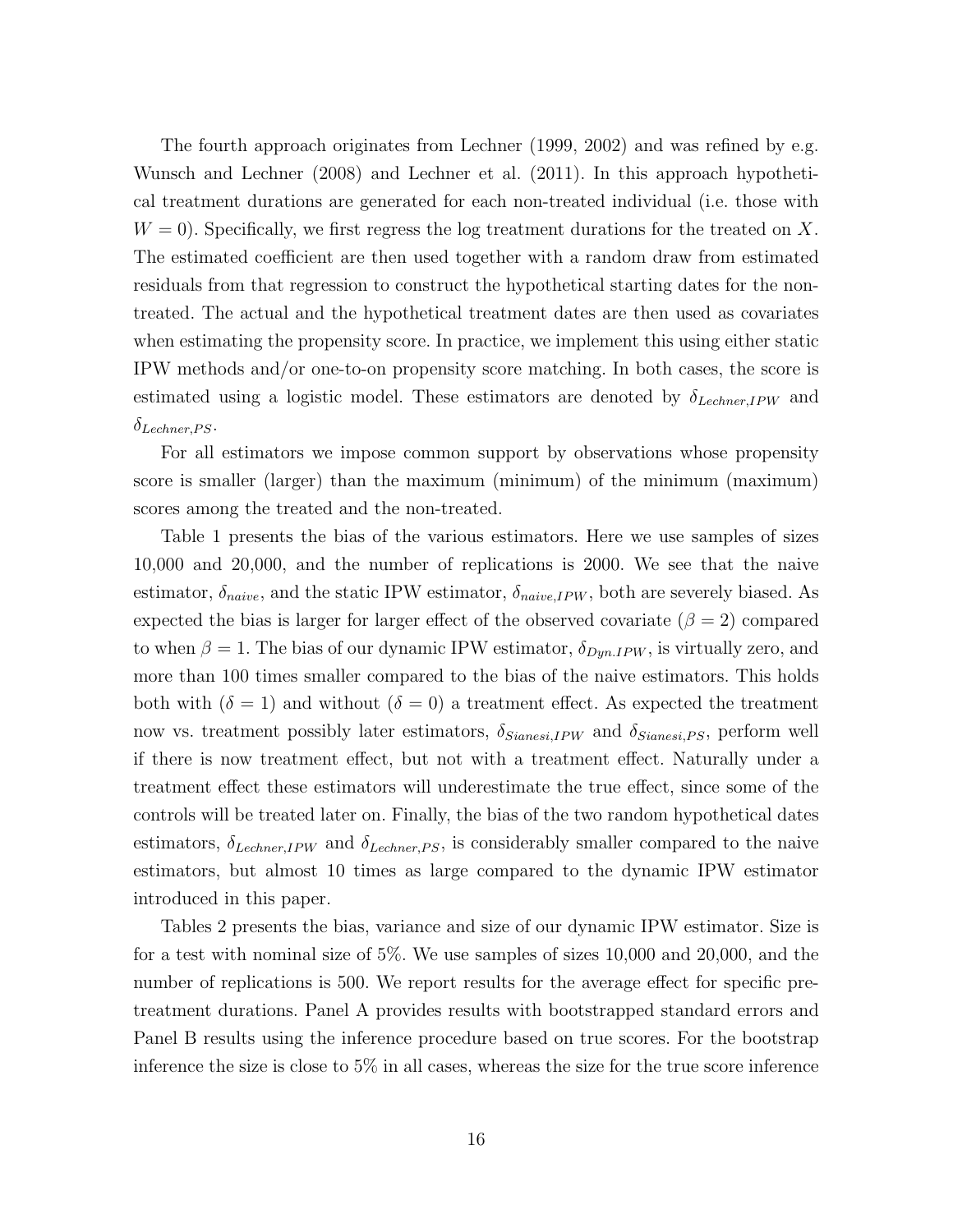is lower than 5%. Based on the results of Hirano, Imbens and Ridder (2003) the latter result was expected since we use estimated scores instead of true scores. We also see that the variance of estimates decreases as the sample size is increased from 10,000 to 20,000. Finally, as expected from the results in Table 1 the bias is small in all cases.

#### 6 Long-run effects of Swedish training programs

This section implements the estimator proposed in this paper using data from a Swedish training program called AMU. Previous evaluations of the program include e.g. Harkman and Johansson (1999), de Luna et al. (2008) and van den Berg and Richardson (2013). The main purpose of the program is to improve the skills of the unemployed and thereby enhance their chances of obtaining a job. There are two types of AMU training: vocational and non-vocational. Vocational training courses are provided by education companies, universities, and municipal consultancy operations. The local employment office or the county employment board pay these organizations for the provision of courses. The contents of the courses should be directed towards the upgrading of skills or the acquisition of skills that are in short supply or that are expected to be in short supply. In the 1990s, most courses concerned computer skills, technical skills, manufacturing skills, and skills in services and medical health care. Non-vocational training (basic general training) concerns participation in courses within the regular educational system, i.e. at adult education centers and universities. In this paper, we will focus on the overall effect of the training program and do not attempt to separate the effects of the vocational and non-vocational program. During the training, participants receive a training grant. Those who are entitled to unemployment insurance (UI) receive a grant equal to their UI benefits level.

We use several register based datasets in our analysis. The main register is called HANDEL and contains detailed information from the Swedish employment offices. It covers all registered unemployed persons and contain day-by-day information on the unemployment status as well as the reason for the unemployment spell to end (as a rule, this is re-employment, but some times it is a transition into education or other insurance schemes). It also contains detailed information on all labor market program episodes, including type of program and start and end date. For estimation reasons we aggregate the daily data into monthly intervals. The individuals are regarded as unemployed until they find and retain full-time or part-time for at least 30 days.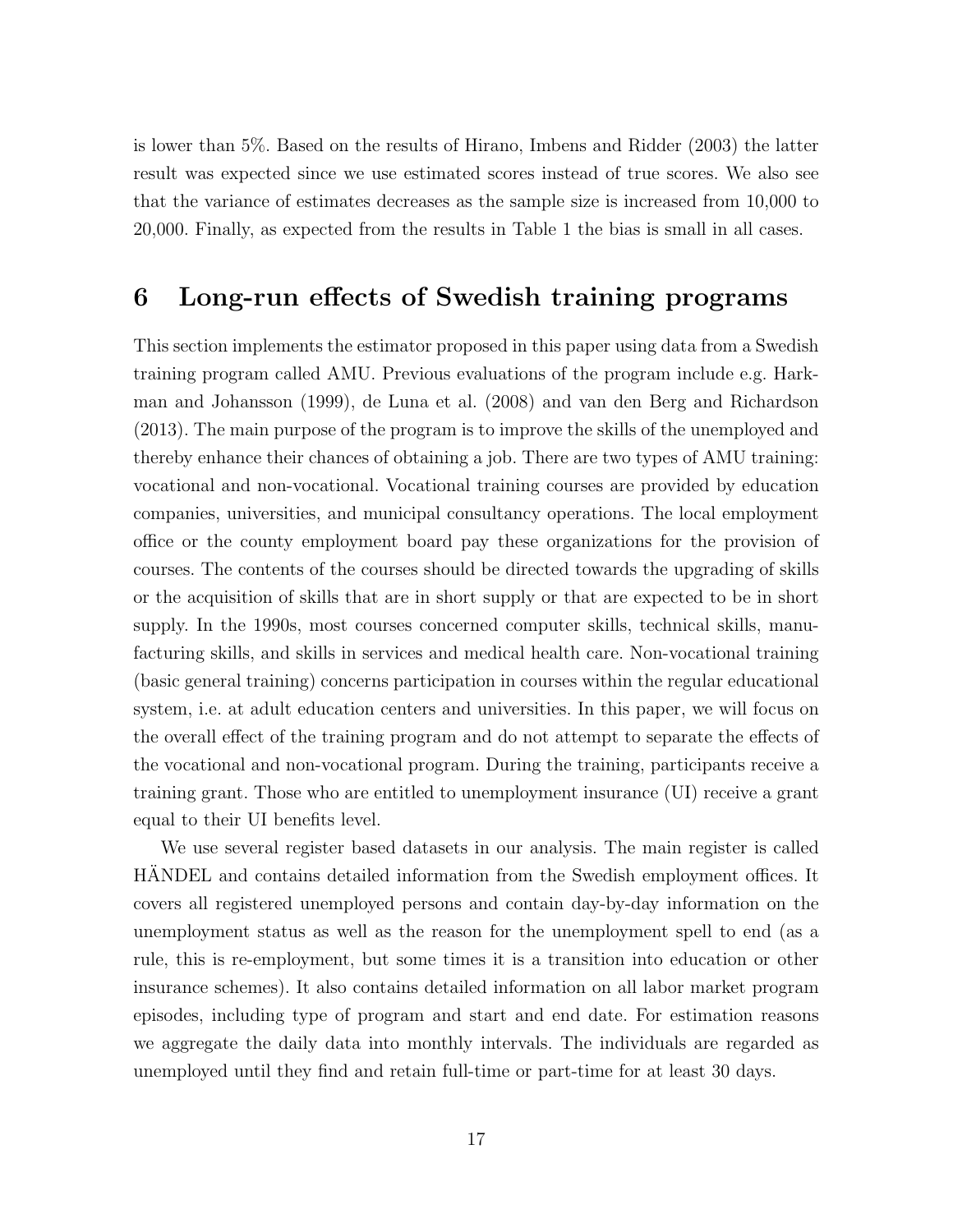In order to be able to follow the unemployed over a long time period we sample all unemployment spells that start between January 1, 1995 and December 1, 1998. For these unemployment spells we consider the effect of the first training program after 4-24 months months of unemployment.<sup>4</sup> Later training episodes are ignored, so that nonparticipants are everyone who are unemployed at least 3 months and do not participate in training during the first 2 years of unemployment. We further restrict the analysis to unemployed in ages 25-55 at the time of entry into unemployment. The reason for this is that the benefits entitlement rules and active labor market policy programs were are different for persons aged below 25 or above 55 during the period studied here.<sup>5</sup>

HANDEL also includes a number of personal characteristics. In our analysis we use gender, age dummies (3 categories), level of education (3 categories), regional of residence (6 areas), inflow year dummies, and indicators for UI entitlement and if the unemployed only search for a job in the local area. The employment office data is also used to construct information on previous unemployment. Using unemployment spell data back until January 1, 1993 we obtain information on the number of unemployment days in the last 2 years. We further obtain additional background characteristics from the annual population register LOUISE. Specifically, we use indicators for at least indicators for at least one child in different age brackets (0-3, 4-6 and 7-15) and marital status. The population register also contains detailed information on labor earnings and income from various insurance schemes. We control for labor earnings one, two and three years before the unemployment spell.

The characteristics used in our analysis, thus, include a large number of socioeconomic characteristics as well as controls for previous income and unemployment and regional indicators. Concerning unconfoundedness, notice that this set of controls is supported by several studies that have examined the importance if including different types of control variables when evaluating training programs. Besides using basic socioeconomic variables Heckman et al. (1998), Heckman and Smith (1999) and Dolton and Smith (2011) stress that it is important to control for previous unemployment, lagged earnings, and local labor market characteristics. More recently, Lechner and

<sup>&</sup>lt;sup>4</sup>The reasons for this is that the most of those starting training during the first three months of unemployment do this after a period with several short periods of unemployment and employment, so that it may be difficult to find comparable non-participants.

 $5$ Persons below 25 must participate in a program after 100 days of unemployment, or otherwise they lose their unemployment benefits. They can use special programs that are not available for other age groups. Persons over 55 receive unemployment benefits for 450 days.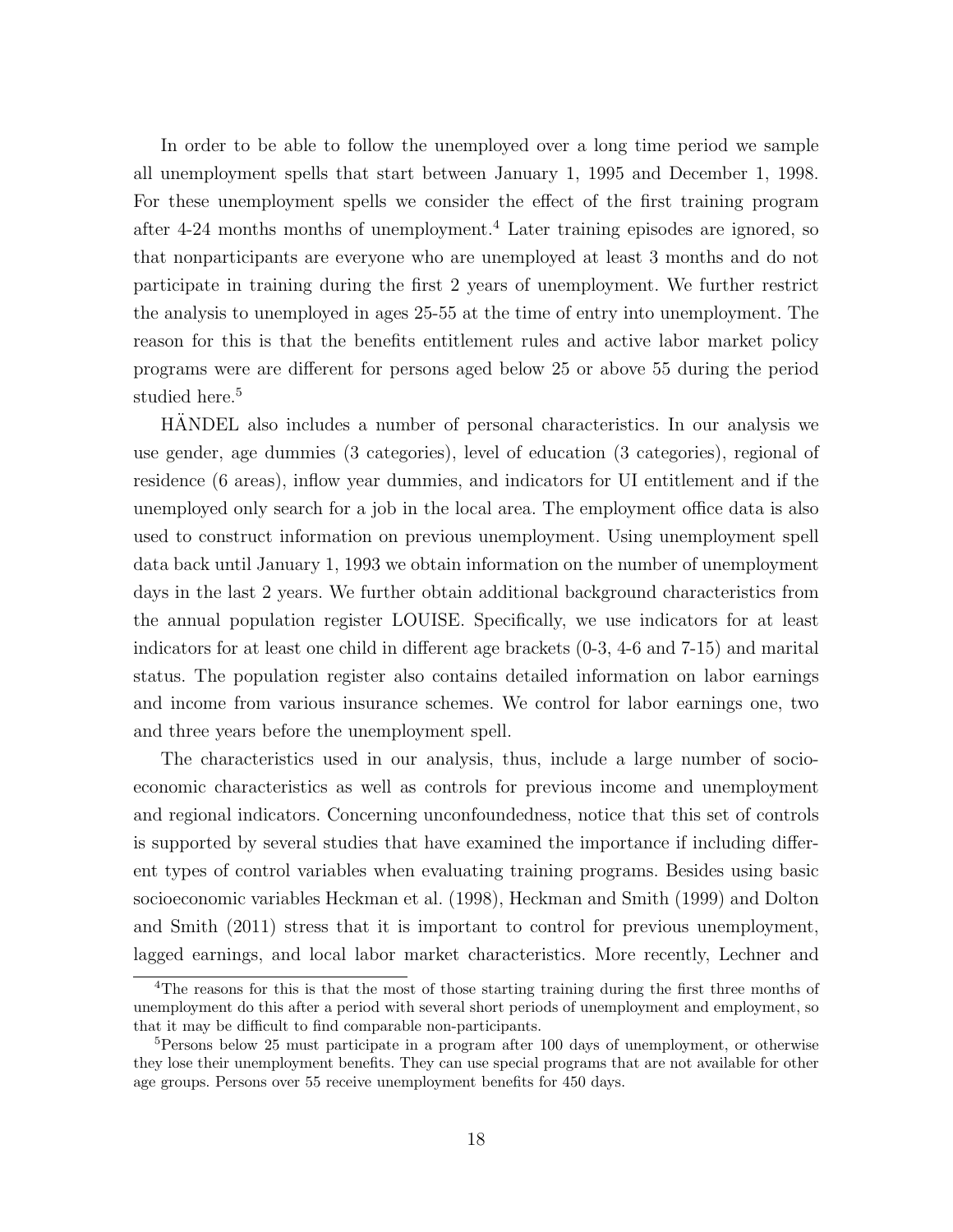Wunsch (2013) and Biewen et al. (2014) obtain similar results. We control for all these types of variables. As further support of the unconfoundedness assumption Eriksson (1997) and Carling and Richardson (2001) show that caseworkers have large influence and large degree of discretionary power over enrollment decisions.

Besides unconfoundedness the other key assumption is no-anticipation. It holds if the unemployed are unable to predict the exact timing of the treatment. There are several reason why we believe that this assumption is fulfilled. There are several sources of uncertainty in the assignment process. This includes the above mentioned fact that caseworkers have large influence over enrollment decisions, which makes it difficult for the unemployed to predict the exact timing of the start of the treatment. Moreover, the unemployed are often informed about the training shortly before the start of the program, and this limits the impact of any anticipation effects.

The outcome of interest is yearly labor earnings from, which is available from the population register up until 2010. It is based on tax records and captures all cash compensation paid by employers. We focus on both the overall average effect on the treated and the average effect on the treated for specific pre-treatment durations. Concerning estimation details, the treatment propensity scores and censoring probabilities are estimated using logistic regression models, and standard errors are obtained using bootstrap (99 replications). We impose common support by excluding unemployed whose propensity score is smaller (larger) than the maximum (minimum) of the minimum (maximum) scores among the participants and the non-participants. This is imposed for all months within the 4-24 month period.

In Table 3 we present sample statistics for participants and nonparticipants. In total our analysis sample includes 870,699 unemployment spells of which 97367 (11,2%) concerns participation in the training program. The training program starts after many different elapsed unemployment durations. For instance, 38,865 training episodes starts after 4-6 months and 15,011 starts after 13-18 months. This confirms that enrollment into the training program is a dynamic process, in which training could start after any unemployment duration. Table 3 also shows that on average nonparticipants have higher earnings than the participants. This holds for every year between 3-13 years after the start of the unemployment spell.

Table 3 also sample statistics on all covariates used in the analysis. The statistics show that there are more females, high-school educated, university educated, married and parents, and less big city residents (Stockholm and Gothenburg) among the the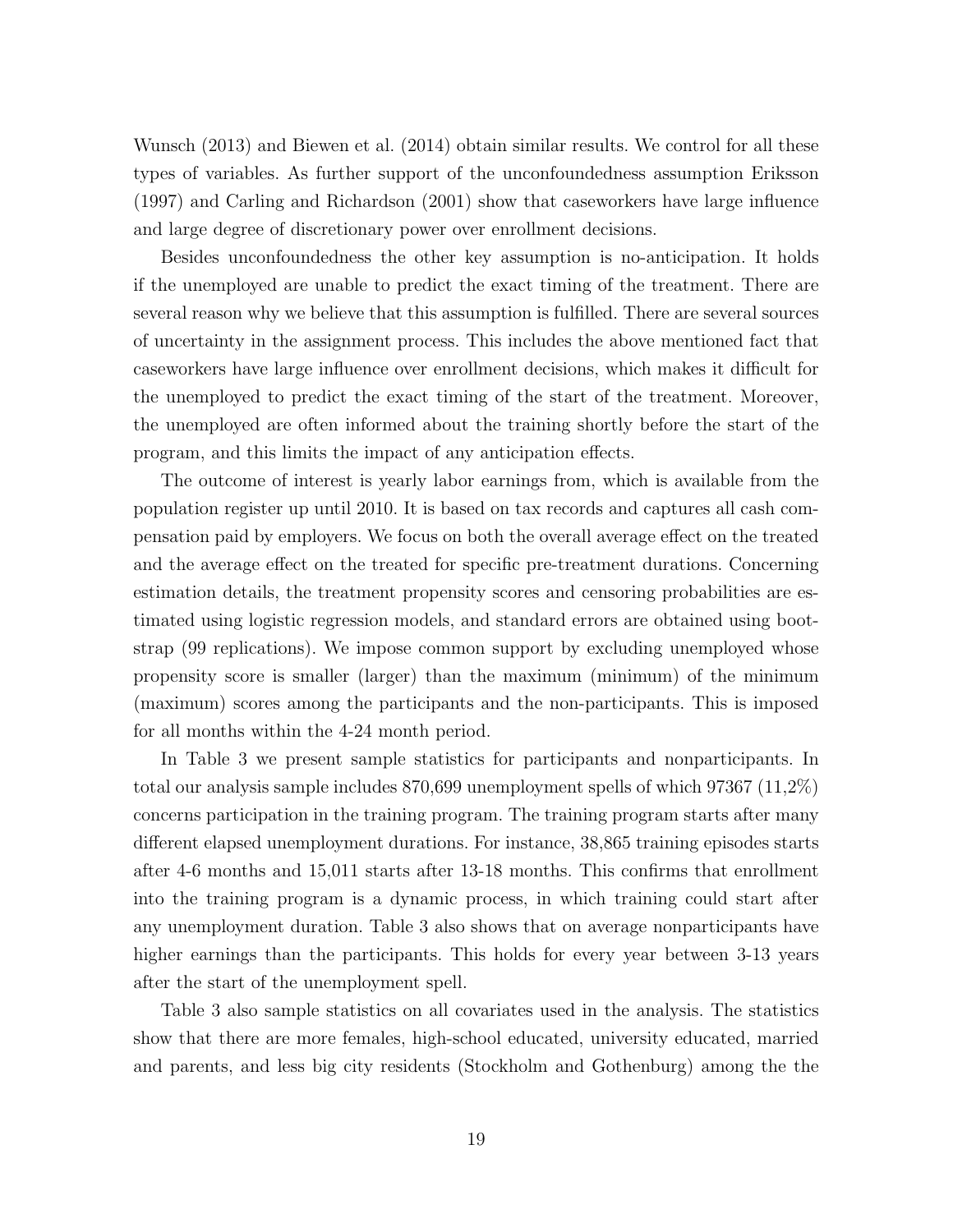participants. The participants also have more extensive unemployment record and lower previous labor earnings. The table also reports statistics by the timing of the program. These statistics show that except for unemployment record and previous labor earnings those enrolling early are relatively similar to those enrolling later into the training program.

Our main results are presented in Table 4. Each row of the table presents a separate estimate. The first row of column 1 shows that averaged over all pre-treatment durations the program on average decreases labor earnings 3 years after the start the unemployment spell. This is consistent with pronounced locking-in effects during and shortly after the end of the program documented in several previous studies (see e.g. Gerfin and Lechner 2002, van Ours 2004 and Sianesi 2004). One year later we find positive effects of the program and 5-13 years after the start of the unemployment spell we find that the program leads to a remarkably stabile increase in yearly earnings with about 6500 SEK (about \$950). In relative terms this amounts to about a 5.1% increase in year five and and a 4.4% increase in year 10. In total, the program increases earnings with 56,000 SEK (about \$8500) over 3-13 years after the start of the unemployment spell. We regard these as substantial effects, especially considering how persistent the effect is.

Table 3 also present results for specific pre-treatment durations. From this we see that the average effect of the programs is higher for unemployed enrolling relatively late into the training program. This holds both in the medium-run and in the long-run. As illustration, in year 10 the programs increases earnings with on average 9970 SEK, while the effect for those starting training after 6 months is 6700 SEK.

In Table 5, we compare our estimates with estimates using various other estimators. Initially in columns 2 and 3 we present estimates using a naive estimator with no adjustments for the observed covariates and a standard static IPW estimator. Both estimators and the other estimators are described in more detail in Section 5. In all cases we estimate the average effect on the treated using IPW and impose common support. Interestingly we obtain the result that the two naive estimators give estimates of incorrect sign. We conclude that properly taking the dynamic treatment assignment into account is very important.

Next, columns 4 and 5 of Table 5 display results for the commonly used treatment now vs. waiting for estimator as of Sianesi (2004, 2008) and also applied by e.g. Fitzenberger et al. (2008) and Biewen et al. (2014), and the random hypothetical treatment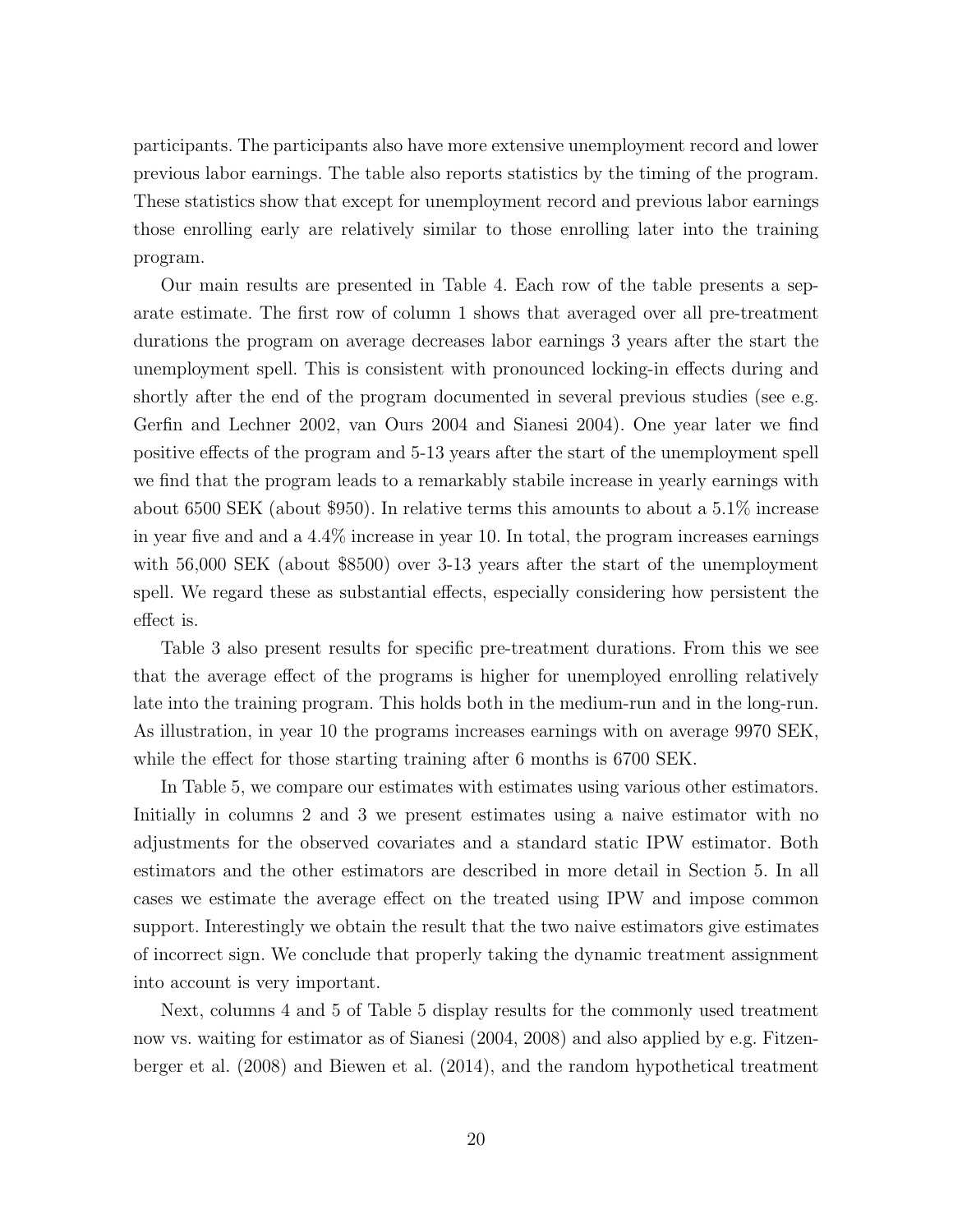durations estimator as of Lechner (1999, 2002), Wunsch and Lechner (2008) and Lechner et al. (2011). We see that both these approaches underestimates the training effect. For instance, 10 years after the start of the program our dynamic IPW estimator shows that effect is about 6700, while the estimate from the treatment now vs. waiting estimators is 5700 and the estimate from hypothetical treatment dates estimator is 6100. Both these results are inline with the results from the Monte Carlo simulation that also indicated that both these estimators tend to underestimate any positive treatment effect.

#### 7 Conclusions

We propose and implement a new way to estimate treatment effects in a dynamic treatment assignment setting in which treatment could start at any point in time. We consider effects on medium- and long-run outcomes experienced some time after the start of the program. The identification and estimation approach is based unconfoundedness, which is a common assumption in evaluations using rich register and/or survey data. We consider identification in detail and demonstrate that besides unconfoundedness one key assumptions is no-anticipation. We propose and implement inverse probability weighting estimators. The key innovation is that we show that the weights given to the outcome response of the non-treated should depend on both the observed characteristics and time in unemployment. We apply our method to a training program in Sweden. We follow each unemployed for up to 13 years after the start of the unemployment spell. We conclude that the training program has sizeable effects on labor earnings for at least 10 years after the program.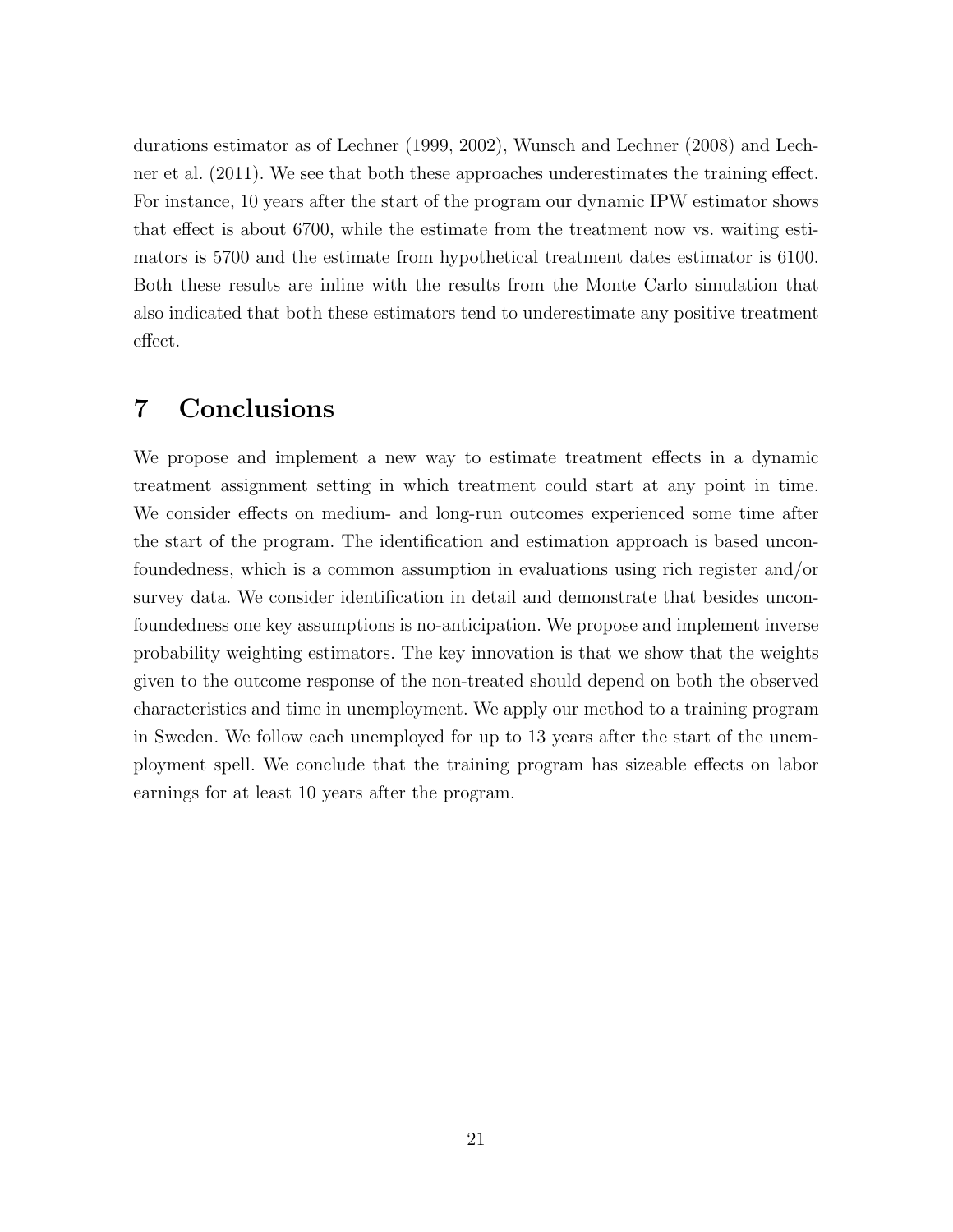### References

- Abbring J.H. and G.J. van den Berg (2003), "The non-parametric identification of treatment effects in duration models", Econometrica, 71, 1491–1517.
- Abbring J.H. and J.J. Heckman (2008) "Dynamic Policy Analysis", In Mátyás L. and P. Sevestre (Eds.), The Econometrics of Panel Data, Chap. 24, Berlin Heidelberg: Springer Verlag, 796–863.
- Biewen M., B. Fitzenberger, A. Osikominu and M. Paul (2014), "The Effectiveness of Public Sponsored Training Revisited: The Importance of Data and Methodological Choices", forthcoming in Journal of Labor Economics.
- Card, D., J. Kluve, and A. Weber (2010), "Active labor market policy evaluations: A Meta-Analysis", Economic Journal 120, 452—477.
- Crépon, B., M. Ferracci, G. Jolivet and G.J. van den Berg (2009), "Active Labor Market Policy Effects in a Dynamic Setting", Journal of the European Economic Association, 7, 595–605.
- de Luna X., A. Forslund, and L. Liljeberg (2008), "Effects of vocational labor market training for participants in the period 200204", Working paper, IFAU, Uppsala (in Swedish).
- Fitzenberg B., A. Osikominu and R. Völter (2008), "Get Training or Wait? Long-Run Employment Effects of Training Programs for theUnemployed in West Germany", Annales d'Économie et de Statistique,  $91/92$ , 321-355.
- Fredriksson P. and P. Johansson (2008), "Dynamic Treatment Assignment: The Consequences for Evaluations Using Observational Data", Journal of Business  $\mathcal{C}$  Economic Statistics, 26:4, 435–445.
- Gerfin M. and M. Lechner (2002), "A Microeconometric Evaluation of the Active Labour Market Policy in Switzerland", Economic Journal, 112, 854–893.
- Ham, J.C. and R.J. LaLonde (1996), "The effect of sample selection and initial conditions in duration models: Evidence from experimental data on training", Econometrica, 64, 175–205.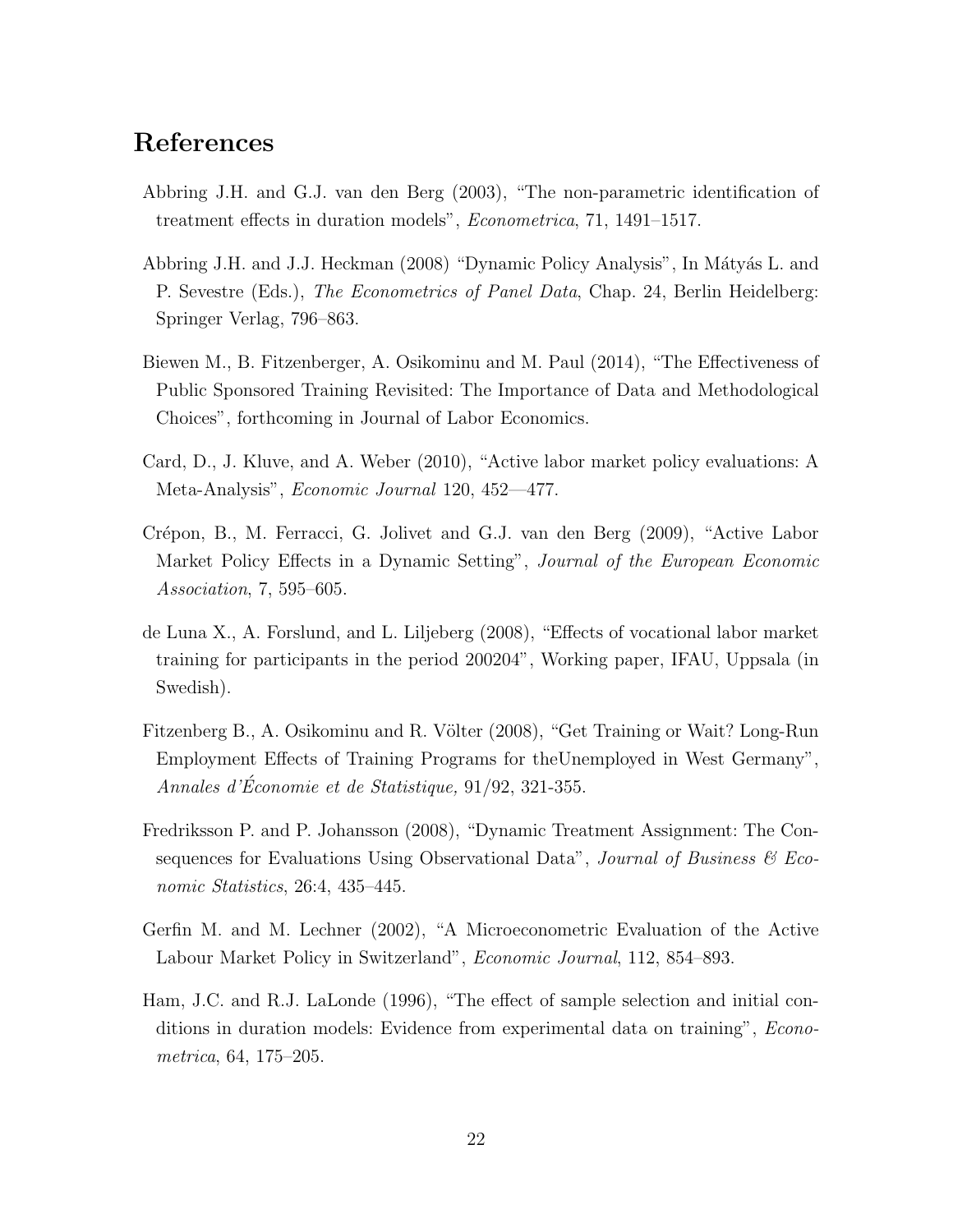- Harkman A. and Johansson A. (1999), "Training or subsidized jobswhat works? Working paper, Working paper, AMS, Solna.
- Heckman, J., Lalonde, R., and Smith, J. (1999), "The Economics and Econometrics of Active Labor Market Programs", in Handbook of Labor Economics, Vol. 3, eds. O. Ashenfelter and D. Card, Amsterdam: North-Holland, pp. 1865–2097.
- Hirano K., G. imbens and G. Ridder (2003), " Efficient estimation of average treatment effects using the estimated propensity score", Econometrica, 71, 1161–1189.
- Horovitz D.G. and D.J. Thompson (1952), "A Generalization of Sampling Without Replacement From a Finite Universe", Journal of the American Statistical Association,, 47, 663–685.
- Imbens and Wooldridge (2009), "A Generalization of Sampling Without Replacement From a Finite Universe", Journal of the American Statistical Association,, 47, 663– 685.
- Kluve, J., 2010, The Effectiveness of European Active Labor Market Policy, Labour Economics 16, 904—918.
- Lechner M. (1999), "Earnings and employment effects of continuous off-the-job training in East Germany after unification", Journal of Business and Economic Statistics, 17, 74-90.
- Lechner M. (2002), "Some practical issues in the evaluation of heterogenous labour market programmes by matching methods", Journal of Royal Statistical Society A 165(1), 59-82.
- Lechner M. (2009), "Sequential Causal Models for the Evaluation of Labor Market Programs", Journal of Business & Economic Statistics, 27:1, 71–83.
- Lechner M., R. Miquel and C. Wunsch (2011), "Long-run Effects of Public Sector Sponsored Training in West Germany ", Journal of European Economic Association, 9(4), 742–784.
- Lee D.S. (2009), "Training, Wages, and Sample Selection: Estimating Sharp Bounds on Treatment Effects", Review of Economic Studies, 76, 1071–1102.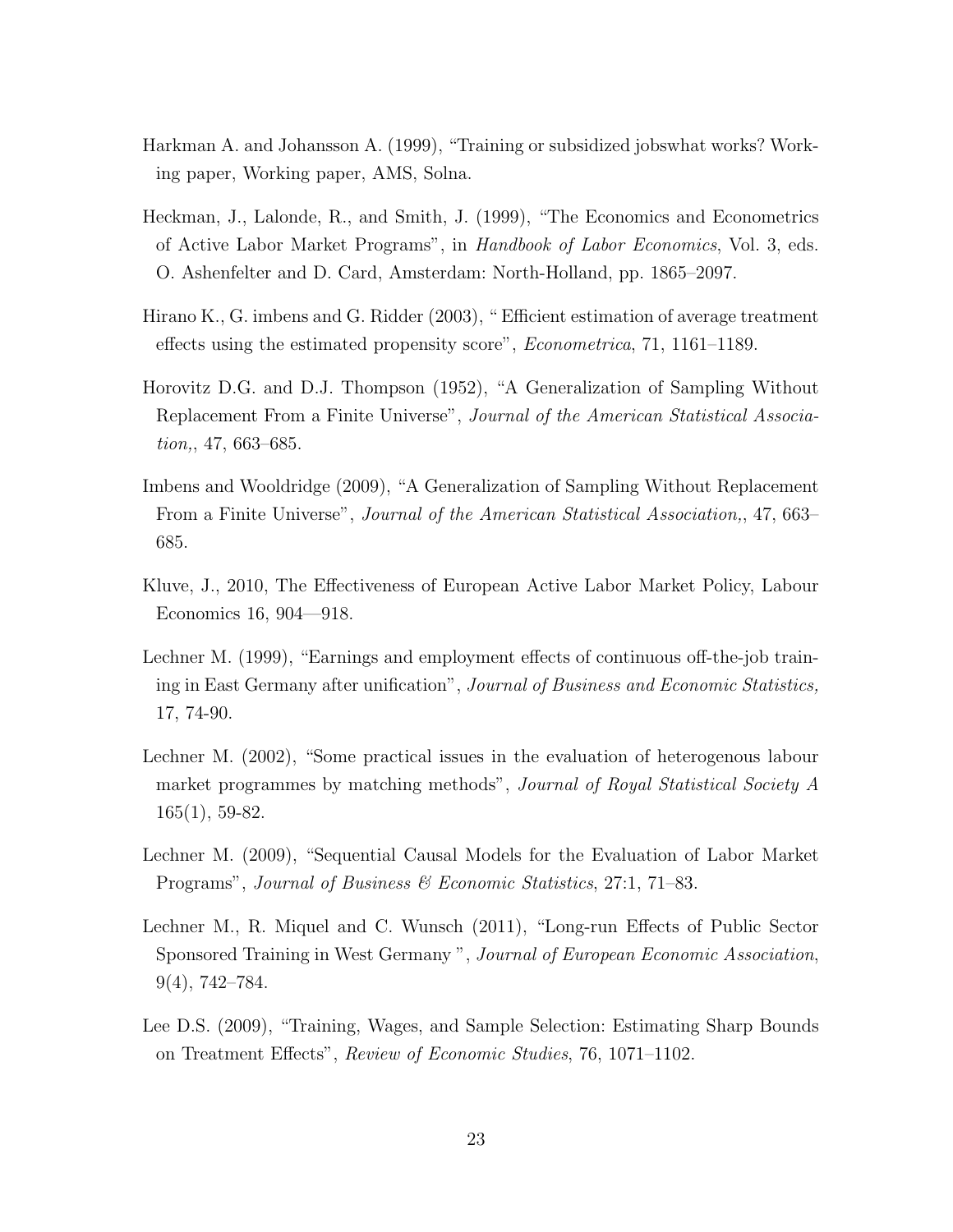- Lunceford J.K. and Davidian M. (2004), "Stratification and weighting via the propensity score in estimation of causal treatment effects: a comparative study", Statistics in Medicine, 23, 2937–2960.
- Robins J.M. and Rotnitzky A. (1995), "Semiparemetric efficiency in multivariate regression models", Journal of the American Statistical Association, 90, 122–129.
- Richardson K. and G.J. van den Berg (2013), "Duration Dependence versus unobserved heterogeneity in treatment effects: Swedish labor market training and the transition rate to employment", Journal of Applied Econometrics, 28, 325–351.
- Sianesi B. (2004), "An Evaluation of the Swedish System of Active Labour Market Programmes in the 1990s", Review of Economics and Statistics, 86, 133–155.
- Sianesi B. (2008), "Differential effects of active labour market programs for the unemployed", Labour Economics, 15(3), 370–399.
- Vikström J.  $(2014)$ , "IPW estimation and related estimators for evaluation of active labor market policies in a dynamic setting ", IFAU Working Paper 2014:1
- Wooldridge J. M. (2002), "Inverse probability weighted M-estimators for sample selection, attrition and stratification ", Portugese Economic Journal , 1, 117–139.
- Wooldridge J. M. (2007), "Inverse probability weighted estimation for general missing data problems", Journal of Econometrics, 141, 1281–1301.
- Wooldridge J. M. (2010). Econometric Analysis of Cross Section and Panel Data (2nd ed.), MIT Press.
- Wunsch C. and M. Lechner (2018), "What Did All the Money Do? On the General Ineffectiveness of Recent West German Labour Market Programmes ", Kyklos, 61(1), 134–174.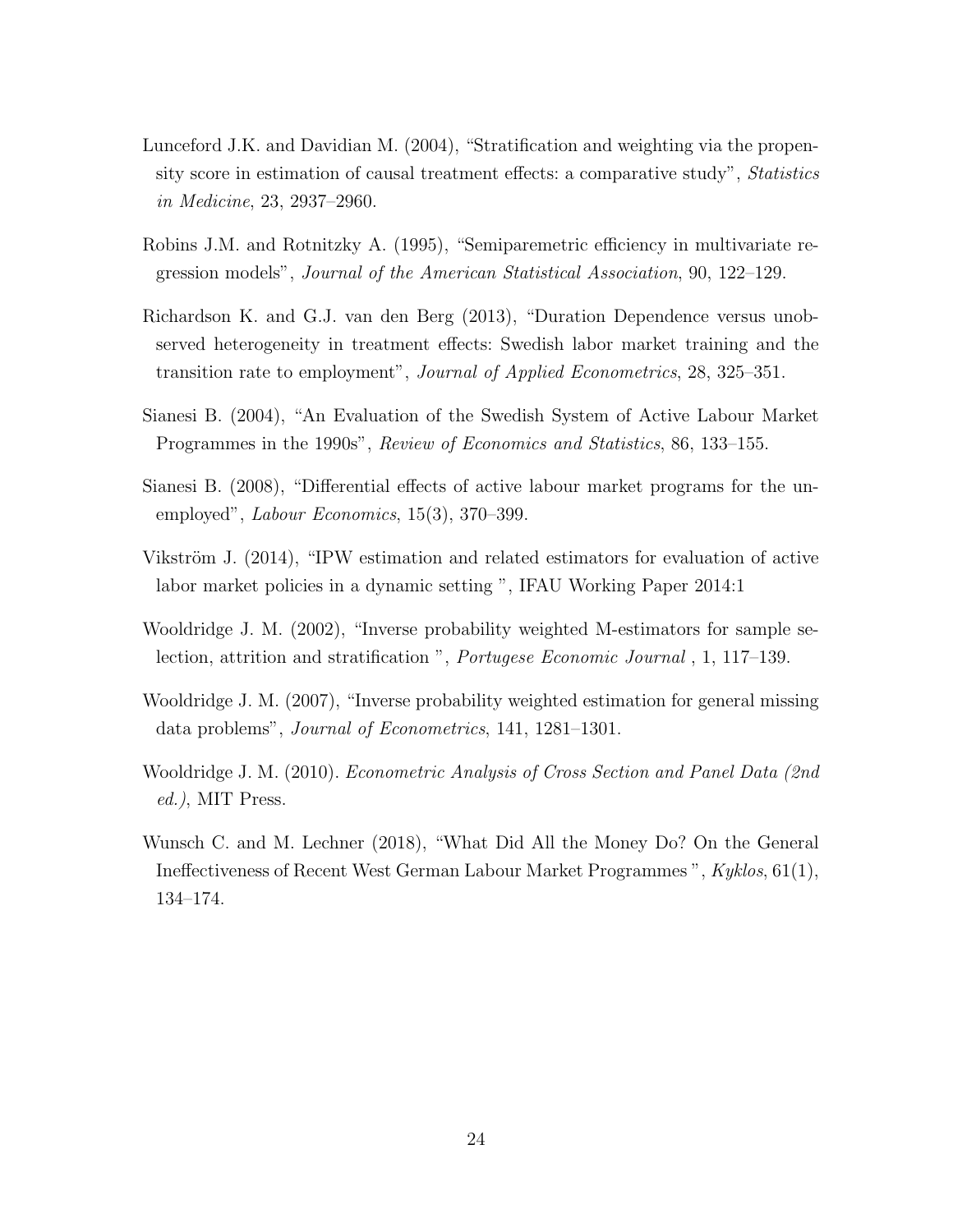## Tables and Figures

| Table 1: Simulated bias of various estimators |                  |        |           |           |                                                                                                                                   |         |         |  |  |
|-----------------------------------------------|------------------|--------|-----------|-----------|-----------------------------------------------------------------------------------------------------------------------------------|---------|---------|--|--|
|                                               | $\delta_{naive}$ |        |           |           | $\delta_{naive,IPW}$ $\delta_{Dyn.IPW}$ $\delta_{Sianesi,IPW}$ $\delta_{Sianesi,PS}$ $\delta_{Lechner,IPW}$ $\delta_{Lechner,PS}$ |         |         |  |  |
| 10,000 observations                           |                  |        |           |           |                                                                                                                                   |         |         |  |  |
| $\delta = 1, \beta = 1$                       | $-.09$           | $-.32$ | .0019     | $-.22$    | $-.22$                                                                                                                            | $-.09$  | $-.078$ |  |  |
| $\delta = 0, \beta = 1$                       | $-.089$          | $-.32$ | $-.0017$  | $-.0013$  | $-.000021$                                                                                                                        | $-.089$ | $-.074$ |  |  |
| $\delta = 1, \beta = 2$                       | .46              | $-.37$ | .0023     | $-.26$    | $-.26$                                                                                                                            | $-.22$  | $-.21$  |  |  |
| $\delta = 0, \ \beta = 2$                     | .46              | $-.37$ | $-.0012$  | $-.003$   | .00025                                                                                                                            | $-.22$  | $-.21$  |  |  |
| 20,000 observations                           |                  |        |           |           |                                                                                                                                   |         |         |  |  |
| $\delta = 1, \beta = 1$                       | $-.091$          | $-.32$ | .0013     | $-.23$    | $-.22$                                                                                                                            | $-.09$  | $-.076$ |  |  |
| $\delta = 0, \beta = 1$                       | $-.089$          | $-.32$ | $-.0018$  | $-.00015$ | $-.00096$                                                                                                                         | $-.089$ | $-.073$ |  |  |
| $\delta = 1, \beta = 2$                       | .46              | $-.37$ | $-.0016$  | $-.26$    | $-.26$                                                                                                                            | $-.22$  | $-.21$  |  |  |
| $\delta = 0, \ \beta = 2$                     | .46              | $-.37$ | $-.00072$ | .00069    | $-.0014$                                                                                                                          | $-.22$  | $-.21$  |  |  |

Note: Bias for models with zero treatment effect ( $\delta = 0$ ) and positive treatment effect ( $\delta = 1$ ). Full generating processes described in the text.  $\delta_{naive}$  makes no covariate adjustments.  $\delta_{naive,IPW}$  is standard evaluation based on the observed static treatment status and  $\delta_{Dyn.IPW}$  is the dynamic IPW estimator introduced in this paper.  $\delta_{Sianesi,IPW}$  and  $\delta_{Sianesi,PS}$  are the treatment now vs. waiting for treatment estimators inspired by Sianesi (2004).  $\delta_{Lechner,IPW}$  and  $\delta_{Lechner,PS}$  are the random hypothetical treatment durations as of Wunsch and Lechner (2008) and Lechner et al. (2011). The results are based on 2000 replications.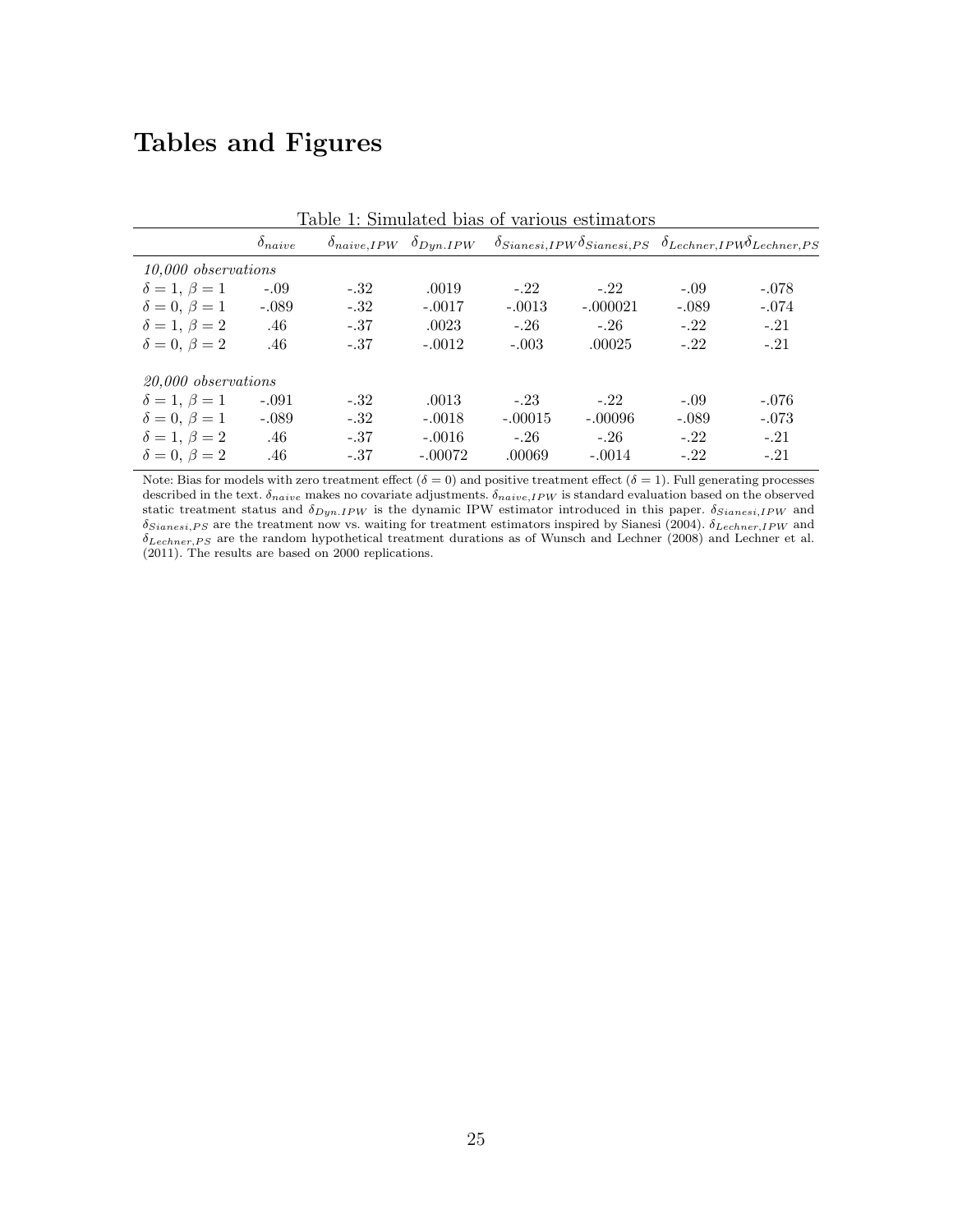|                               | Treatment after           |             |              |             |             |            |               |             |            |
|-------------------------------|---------------------------|-------------|--------------|-------------|-------------|------------|---------------|-------------|------------|
|                               | 1 month                   |             |              | 5 months    |             |            | 10 months     |             |            |
|                               | size<br>$\lceil 1 \rceil$ | bias<br>[2] | var<br>$[3]$ | size<br>[4] | bias<br>[5] | var<br>[6] | size<br>$[7]$ | bias<br>[8] | var<br>[8] |
| Panel A: Bootstrap inference  |                           |             |              |             |             |            |               |             |            |
|                               | 10,000 observations       |             |              |             |             |            |               |             |            |
| $\beta=1$                     | .052                      | .0032       | .014         | .06         | $-.0063$    | .0283      | .064          | .017        | .0573      |
| $\beta = 2$                   | .064                      | $-.0099$    | .0285        | .052        | $-.0066$    | .068       | .072          | .025        | .119       |
|                               | $20,000$ observations     |             |              |             |             |            |               |             |            |
| $\beta=1$                     | .058                      | .002        | .00711       | .072        | $-.011$     | .0155      | $.066\,$      | $-.0033$    | .0276      |
| $\beta = 2$                   | .058                      | .0079       | .0146        | .05         | .015        | .0345      | .05           | .015        | .0597      |
| Panel B: True score inference |                           |             |              |             |             |            |               |             |            |
| $10,000$ observations         |                           |             |              |             |             |            |               |             |            |
| $\beta = 1$ .044              |                           | .0032       | .014         | .052        | $-.0063$    | .0283      | .054          | .017        | .0573      |
| $\beta = 2$                   | .048                      | $-.0099$    | .0285        | .048        | $-.0066$    | .068       | .052          | .025        | .119       |
| 20,000 observations           |                           |             |              |             |             |            |               |             |            |
| $\beta=1$                     | .046                      | .002        | .00711       | .074        | $-.011$     | .0155      | .056          | $-.0033$    | .0276      |
| $\beta = 2$                   | .048                      | .0079       | .0146        | .044        | .015        | .0345      | .04           | .015        | .0597      |

Table 2: Bias, size and variance of the dynamic IPW estimator. No treatment effect

Note: Model with no treatment effect. Full generating processes described in the text. IPW estimates with bootstraped standard errors (99 replications) and assuming true scores, respectively. Size is for 5% level tests. The results are based on 500 replications.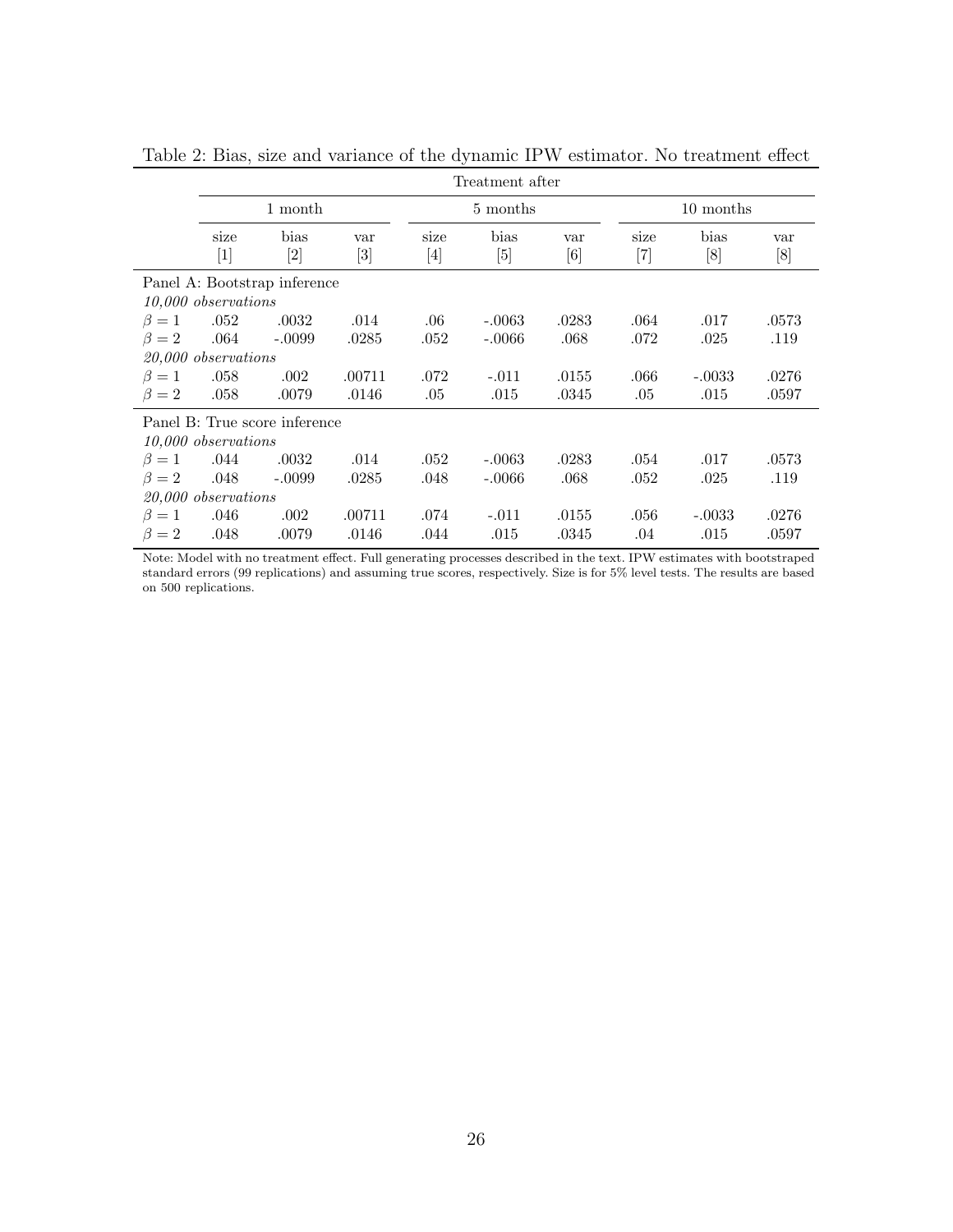|                              | Controls | Training after |                                                                                                                                                                                                                                                                                                                                          |                                                                                                                                                                                                                                                                                                               |           |                 |                   |
|------------------------------|----------|----------------|------------------------------------------------------------------------------------------------------------------------------------------------------------------------------------------------------------------------------------------------------------------------------------------------------------------------------------------|---------------------------------------------------------------------------------------------------------------------------------------------------------------------------------------------------------------------------------------------------------------------------------------------------------------|-----------|-----------------|-------------------|
|                              |          | All            | $4-6$                                                                                                                                                                                                                                                                                                                                    | $7-9$                                                                                                                                                                                                                                                                                                         | $10 - 12$ | $13 - 18$       | 19-24             |
|                              |          |                | months                                                                                                                                                                                                                                                                                                                                   | months                                                                                                                                                                                                                                                                                                        | months    | $\mbox{months}$ | months            |
|                              | $[1]$    |                | $[3] % \begin{center} \includegraphics[width=\linewidth]{imagesSupplemental/Imetad.png} \end{center} % \vspace*{-1em} \caption{The image shows the number of parameters of the estimators in the image. The left is the number of times, and the right is the number of times, and the right is the number of times.} \label{fig:lim} %$ | $[4] \centering% \includegraphics[width=1\textwidth]{images/TransY.pdf} \caption{The first two different values of $d$ and $d$ (left) and $d$ (right) are the same as a function of $d$ (right). The first two different values of $d$ (right) are the same as a function of $d$ (right).} \label{fig:class}$ | $[5]$     | [6]             | $\left[ 7\right]$ |
| $#$ observations             | 870669   | 97367          | 38865                                                                                                                                                                                                                                                                                                                                    | 22765                                                                                                                                                                                                                                                                                                         | 14329     | 15011           | 6397              |
| Mean survival time           | $10.7\,$ | $23.9\,$       | $18.5\,$                                                                                                                                                                                                                                                                                                                                 | 22.7                                                                                                                                                                                                                                                                                                          | 26.7      | $31.3\,$        | $37.6\,$          |
| Outcomes                     |          |                |                                                                                                                                                                                                                                                                                                                                          |                                                                                                                                                                                                                                                                                                               |           |                 |                   |
| Earnings $+3$ years          | 95381    | 72157          | 88636                                                                                                                                                                                                                                                                                                                                    | 76055                                                                                                                                                                                                                                                                                                         | 63895     | 49337           | 30222             |
| Earnings $+4$ years          | 111127   | 97479          | 109891                                                                                                                                                                                                                                                                                                                                   | 99046                                                                                                                                                                                                                                                                                                         | 90874     | 81932           | 67767             |
| Earnings $+5$ years          | 122731   | 112042         | 121699                                                                                                                                                                                                                                                                                                                                   | 113013                                                                                                                                                                                                                                                                                                        | 106919    | 100072          | 89490             |
| Earnings $+6$ years          | 130287   | 120927         | 129162                                                                                                                                                                                                                                                                                                                                   | 121987                                                                                                                                                                                                                                                                                                        | 116373    | 110303          | 102257            |
| Earnings $+7$ years          | 138993   | 128977         | 137092                                                                                                                                                                                                                                                                                                                                   | 130661                                                                                                                                                                                                                                                                                                        | 124334    | 117705          | 110653            |
| Earnings $+8$ years          | 142727   | 132330         | 140680                                                                                                                                                                                                                                                                                                                                   | 133385                                                                                                                                                                                                                                                                                                        | 128214    | 121127          | 113407            |
| Earnings $+9$ years          | 147619   | 137171         | 146214                                                                                                                                                                                                                                                                                                                                   | 137561                                                                                                                                                                                                                                                                                                        | 132400    | 126239          | 117176            |
| Earnings $+10$ years         | 154404   | 143341         | 152741                                                                                                                                                                                                                                                                                                                                   | 143552                                                                                                                                                                                                                                                                                                        | 138676    | 131869          | 122807            |
| Earnings $+11$ years         | 161528   | 150128         | 159716                                                                                                                                                                                                                                                                                                                                   | 150857                                                                                                                                                                                                                                                                                                        | 145515    | 137710          | 128717            |
| Earnings $+12$ years         | 167530   | 154948         | 164621                                                                                                                                                                                                                                                                                                                                   | 155559                                                                                                                                                                                                                                                                                                        | 150291    | 142178          | 134299            |
| Earnings $+13$ years         | 172089   | 158527         | 168437                                                                                                                                                                                                                                                                                                                                   | 159104                                                                                                                                                                                                                                                                                                        | 154193    | 144922          | 137768            |
| $\it Controls$               |          |                |                                                                                                                                                                                                                                                                                                                                          |                                                                                                                                                                                                                                                                                                               |           |                 |                   |
| Male $(\%)$                  | $51.4\,$ | $50.6\,$       | $50.5\,$                                                                                                                                                                                                                                                                                                                                 | $49.3\,$                                                                                                                                                                                                                                                                                                      | $50.6\,$  | $51.6\,$        | $53.2\,$          |
| Ages 35-44                   | 27.3     | $31.4\,$       | $30.9\,$                                                                                                                                                                                                                                                                                                                                 | $31.1\,$                                                                                                                                                                                                                                                                                                      | 31.6      | $32.5\,$        | 32.7              |
| Ages 45-54                   | 18.3     | 19.3           | 17.4                                                                                                                                                                                                                                                                                                                                     | 19.5                                                                                                                                                                                                                                                                                                          | $20.4\,$  | $21.6\,$        | $21.9\,$          |
| Married $(\%)$               | $35.8\,$ | 40.9           | $40.0\,$                                                                                                                                                                                                                                                                                                                                 | 41.3                                                                                                                                                                                                                                                                                                          | 40.8      | 42.1            | 42.1              |
| High school education $(\%)$ | $53.5\,$ | $57.2\,$       | $58.3\,$                                                                                                                                                                                                                                                                                                                                 | $57.2\,$                                                                                                                                                                                                                                                                                                      | $57.1\,$  | $55.6\,$        | $54.4\,$          |
| University education $(\%)$  | $22.9\,$ | $21.1\,$       | $20.7\,$                                                                                                                                                                                                                                                                                                                                 | $21.0\,$                                                                                                                                                                                                                                                                                                      | $21.5\,$  | $21.9\,$        | $21.8\,$          |
| Child in ages $0-3$ (%)      | $23.8\,$ | $27.0\,$       | $26.9\,$                                                                                                                                                                                                                                                                                                                                 | $27.2\,$                                                                                                                                                                                                                                                                                                      | 26.6      | $27.4\,$        | $27.0\,$          |
| Child in ages 4-6 $(\%)$     | 17.0     | 19.0           | $19.1\,$                                                                                                                                                                                                                                                                                                                                 | $19.1\,$                                                                                                                                                                                                                                                                                                      | 18.6      | $19.4\,$        | $18.5\,$          |
| Child in ages $7-15$ (%)     | $24.4\,$ | 27.7           | $27.3\,$                                                                                                                                                                                                                                                                                                                                 | $27.8\,$                                                                                                                                                                                                                                                                                                      | $27.2\,$  | $28.7\,$        | $27.8\,$          |
| UI eligiable $(\%)$          | 80.4     | 80.9           | $80.4\,$                                                                                                                                                                                                                                                                                                                                 | $80.5\,$                                                                                                                                                                                                                                                                                                      | $81.5\,$  | $81.6\,$        | $82.1\,$          |
| Rest. search area $(\%)$     | 18.1     | $20.0\,$       | $20.4\,$                                                                                                                                                                                                                                                                                                                                 | $20.1\,$                                                                                                                                                                                                                                                                                                      | 19.8      | 19.4            | $19.4\,$          |
| Stockholm MSA $(\%)$         | $20.1\,$ | 16.6           | $16.5\,$                                                                                                                                                                                                                                                                                                                                 | 17.0                                                                                                                                                                                                                                                                                                          | 16.8      | 16.2            | 15.8              |
| Gothenburg MSA $(\%)$        | 17.0     | 14.9           | $13.2\,$                                                                                                                                                                                                                                                                                                                                 | 15.2                                                                                                                                                                                                                                                                                                          | 16.1      | 16.6            | $18.0\,$          |
| Skane MSA $(\%)$             | $13.2\,$ | 14.0           | $13.5\,$                                                                                                                                                                                                                                                                                                                                 | 14.1                                                                                                                                                                                                                                                                                                          | 14.6      | 15.0            | $13.5\,$          |
| North $(\%)$                 | $15.2\,$ | 14.8           | 15.8                                                                                                                                                                                                                                                                                                                                     | 14.2                                                                                                                                                                                                                                                                                                          | 13.8      | 14.2            | $15.1\,$          |
| South $(\%)$                 | 11.5     | 12.7           | 13.0                                                                                                                                                                                                                                                                                                                                     | $12.4\,$                                                                                                                                                                                                                                                                                                      | 12.5      | 12.7            | 12.2              |
| Days unemployed year -1      | 89.7     | 100.7          | 99.4                                                                                                                                                                                                                                                                                                                                     | 95.7                                                                                                                                                                                                                                                                                                          | 101.4     | 106.3           | 112.3             |
| Days unemployed year -2      | 100.3    | 112.2          | 107.4                                                                                                                                                                                                                                                                                                                                    | 110.7                                                                                                                                                                                                                                                                                                         | 113.9     | 119.5           | 126.0             |
| Earnings year -1             | 71880    | 66719          | 68690                                                                                                                                                                                                                                                                                                                                    | 67642                                                                                                                                                                                                                                                                                                         | 66405     | 64713           | 56873             |
| Earnings year -2             | 72871    | 66542          | 69226                                                                                                                                                                                                                                                                                                                                    | 67262                                                                                                                                                                                                                                                                                                         | 65631     | 63426           | 57030             |
| Earnings year -3             | 76212    | 70443          | 73022                                                                                                                                                                                                                                                                                                                                    | 70950                                                                                                                                                                                                                                                                                                         | 69211     | 66936           | 63953             |
| Inflow 1996 $(\%)$           | 26.2     | 22.0           | $20.4\,$                                                                                                                                                                                                                                                                                                                                 | 20.9                                                                                                                                                                                                                                                                                                          | 21.6      | 25.3            | $29.1\,$          |
| Inflow 1997 $(\%)$           | 25.0     | 21.7           | 19.9                                                                                                                                                                                                                                                                                                                                     | $20.5\,$                                                                                                                                                                                                                                                                                                      | 22.3      | $25.5\,$        | 26.5              |
| Inflow 1998 $(\%)$           | $23.5\,$ | 24.5           | 27.7                                                                                                                                                                                                                                                                                                                                     | 26.3                                                                                                                                                                                                                                                                                                          | $23.5\,$  | 19.2            | 14.2              |

Table 3: Sample statistics for training participants and non-participants

Note: Controls recorded at the start of the unemployment spell. Earnings is in SEK.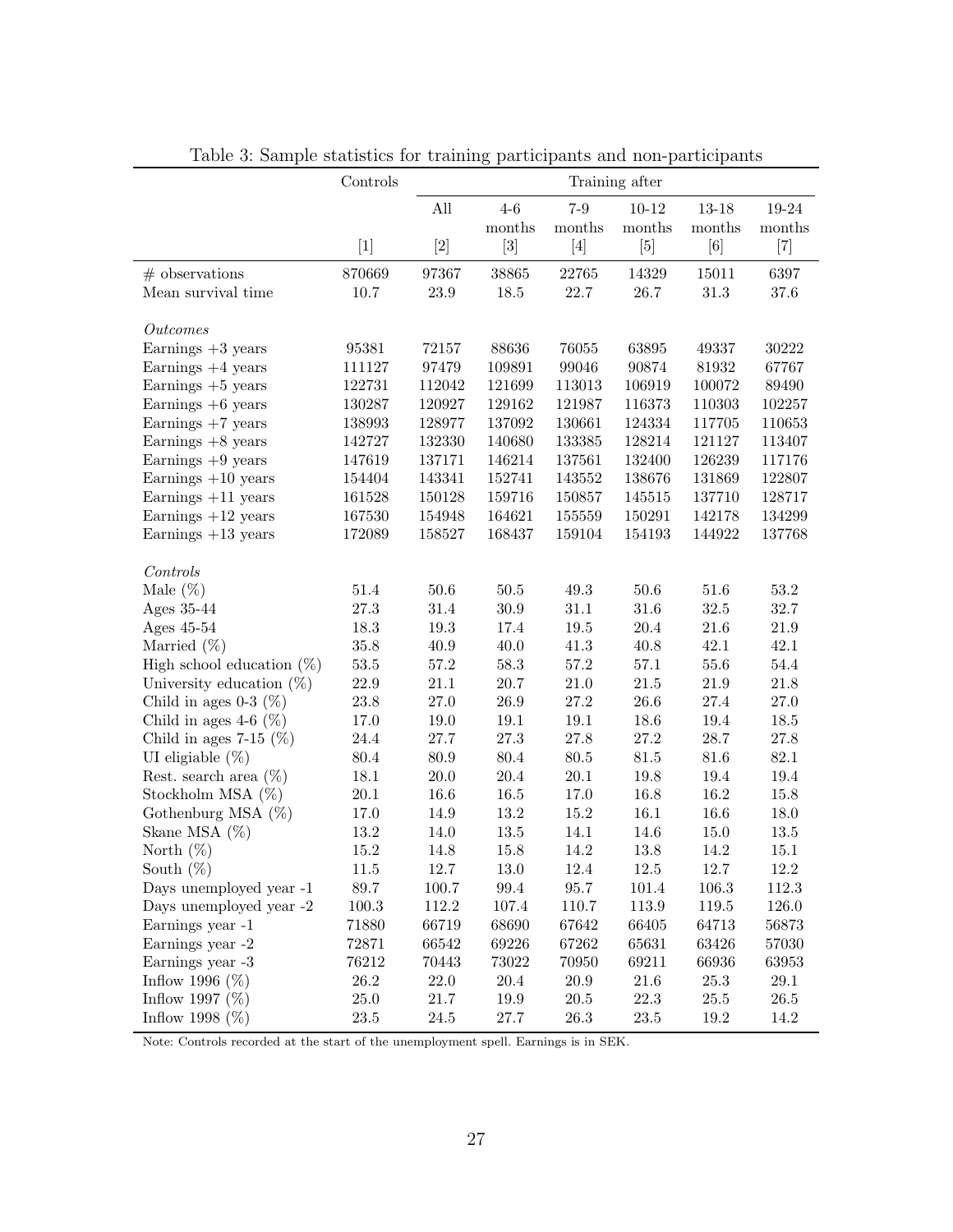|                      |            | Training after |                                                                                                                                                            |           |           |           |  |  |
|----------------------|------------|----------------|------------------------------------------------------------------------------------------------------------------------------------------------------------|-----------|-----------|-----------|--|--|
|                      | Aggregated | $\overline{4}$ | 6                                                                                                                                                          | 8         | 10        | 12        |  |  |
|                      |            | months         | months                                                                                                                                                     | months    | months    | months    |  |  |
|                      | $[1]$      | [2]            | $[3] % \includegraphics[width=0.9\columnwidth]{figures/fig_1a} \caption{Schematic diagram of the top of the top of the top of the right.} \label{fig:1} %$ | $[4]$     | [5]       | [6]       |  |  |
| Earnings $+3$ years  | $-6492.7$  | 567.9          | $-1925.7$                                                                                                                                                  | $-3598.8$ | $-9036.4$ | $-8722.0$ |  |  |
|                      | (281.7)    | (691.6)        | (794.6)                                                                                                                                                    | (899.3)   | (969.8)   | (1145.8)  |  |  |
| Earnings $+4$ years  | 3409.7     | 5210.5         | 6084.4                                                                                                                                                     | 4315.5    | 3169.2    | 3276.0    |  |  |
|                      | (305.9)    | (759.3)        | (893.0)                                                                                                                                                    | (1019.1)  | (1144.2)  | (1380.5)  |  |  |
| Earnings $+5$ years  | 6279.1     | 5083.0         | 6784.4                                                                                                                                                     | 6656.0    | 7273.8    | 8502.0    |  |  |
|                      | (374.4)    | (785.3)        | (935.1)                                                                                                                                                    | (1067.8)  | (1230.0)  | (1511.7)  |  |  |
| Earnings $+ 6$ years | 6839.3     | 4350.7         | 6349.3                                                                                                                                                     | 7390.0    | 7015.5    | 9791.1    |  |  |
|                      | (366.9)    | (816.2)        | (949.2)                                                                                                                                                    | (1112.2)  | (1266.7)  | (1593.4)  |  |  |
| Earnings $+7$ years  | 6780.3     | 3578.1         | 6083.4                                                                                                                                                     | 7950.2    | 7774.6    | 9502.7    |  |  |
|                      | (308.3)    | (811.2)        | (958.7)                                                                                                                                                    | (1123.4)  | (1307.0)  | (1633.5)  |  |  |
| Earnings $+8$ years  | 6204.0     | 2768.2         | 5627.9                                                                                                                                                     | 7004.6    | 7794.0    | 8710.0    |  |  |
|                      | (366.2)    | (826.3)        | (977.9)                                                                                                                                                    | (1156.0)  | (1330.3)  | (1655.1)  |  |  |
| Earnings $+9$ years  | 6671.2     | 3945.6         | 6440.7                                                                                                                                                     | 6851.8    | 7032.9    | 11234.6   |  |  |
|                      | (399.1)    | (850.9)        | (1006.2)                                                                                                                                                   | (1183.6)  | (1358.3)  | (1684.8)  |  |  |
| Earnings $+10$ years | 6740.9     | 3403.2         | 6701.9                                                                                                                                                     | 5577.0    | 8056.1    | 9974.5    |  |  |
|                      | (448.6)    | (881.5)        | (1049.9)                                                                                                                                                   | (1216.0)  | (1393.8)  | (1728.2)  |  |  |
| Earnings $+11$ years | 7215.1     | 3506.6         | 7225.7                                                                                                                                                     | 6504.4    | 9062.4    | 10289.3   |  |  |
|                      | (398.6)    | (909.9)        | (1091.1)                                                                                                                                                   | (1256.1)  | (1440.8)  | (1762.0)  |  |  |
| Earnings $+12$ years | 6775.4     | 2438.0         | 6776.3                                                                                                                                                     | 6454.1    | 8087.2    | 10653.6   |  |  |
|                      | (441.0)    | (935.7)        | (1107.0)                                                                                                                                                   | (1317.1)  | (1471.2)  | (1816.7)  |  |  |
| Earnings $+13$ years | 6176.1     | 2417.4         | 4882.5                                                                                                                                                     | 5185.4    | 7841.8    | 9945.7    |  |  |
|                      | (393.0)    | (973.9)        | (1134.0)                                                                                                                                                   | (1337.6)  | (1530.8)  | (1931.3)  |  |  |

Table 4: Estimates of earnings effects of training

Note: Outcome is yearly labor earnings in SEK. IPW estimates with bootstraped standard errors (99 replications) in parenthesis. Aggregated effect is over training episodes after 4-24 months.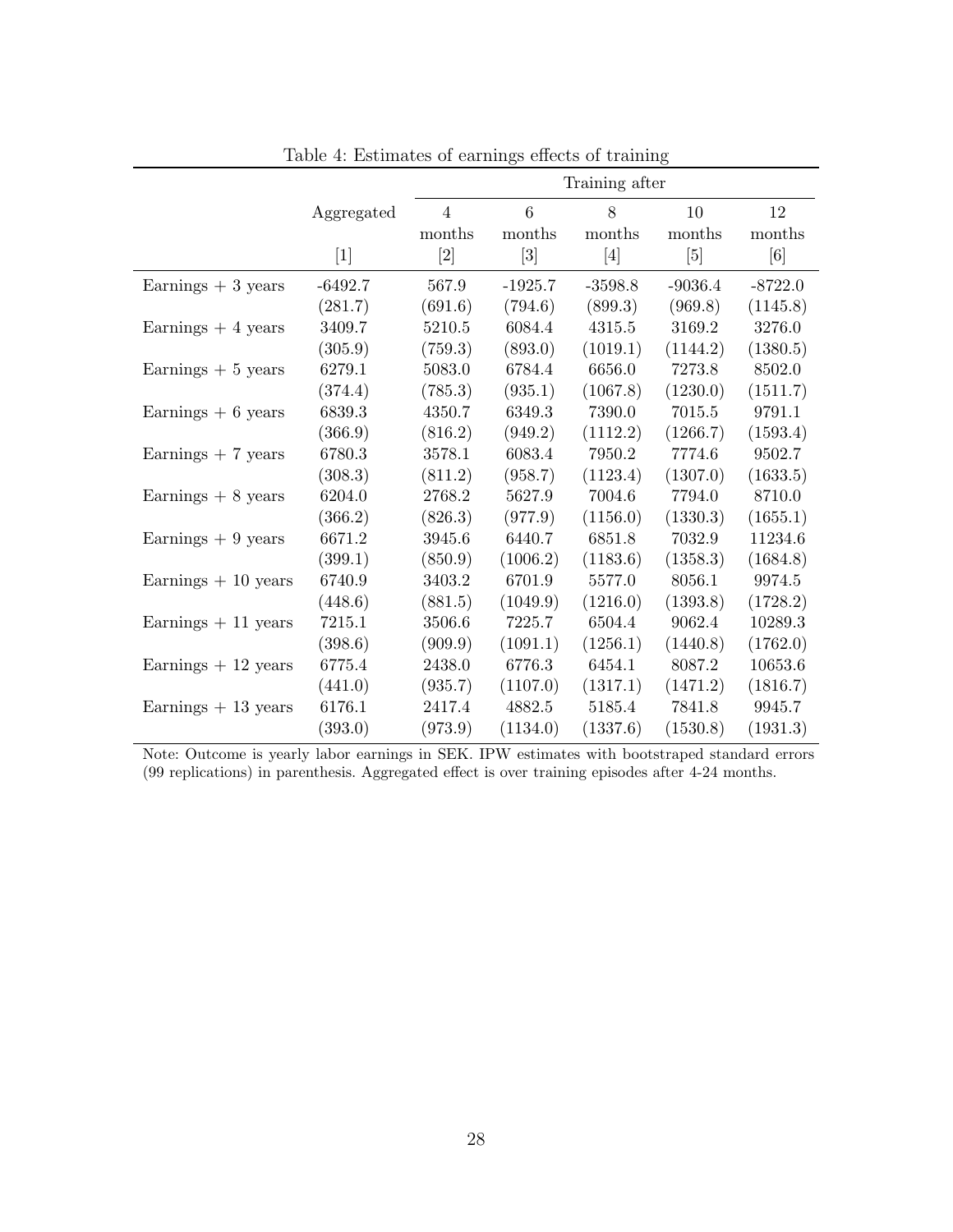|                      | $\delta_{Dyn.IPW}$<br>$\left\lceil 1 \right\rceil$ | $\delta_{naive}$<br>$\left[ 2\right]$ | $\delta_{naive,IPW}$<br>$\lceil 3 \rceil$ | $\delta_{Sianesi, IPW}$<br>$[4] % \includegraphics[width=1\textwidth]{images/TrDiM-Architecture.png} \caption{The figure shows the results of the estimators in the left hand side.} \label{TrDiM-Architecture}$ | $\delta$ Lechner, IPW<br>[5] |
|----------------------|----------------------------------------------------|---------------------------------------|-------------------------------------------|------------------------------------------------------------------------------------------------------------------------------------------------------------------------------------------------------------------|------------------------------|
| Earnings $+3$ years  | $-6492.7$                                          | $-22460.9$                            | $-19138.6$                                | $-5429.9$                                                                                                                                                                                                        | $-7393.9$                    |
| Earnings $+4$ years  | 3409.7                                             | $-12914.2$                            | $-9270.0$                                 | 3334.6                                                                                                                                                                                                           | 2699.5                       |
| Earnings $+5$ years  | 6279.1                                             | $-10112.6$                            | $-6405.7$                                 | 5798.5                                                                                                                                                                                                           | 5230.4                       |
| Earnings $+ 6$ years | 6839.3                                             | $-8912.8$                             | $-5520.3$                                 | 6246.1                                                                                                                                                                                                           | 6115.6                       |
| Earnings $+7$ years  | 6780.3                                             | $-9589.2$                             | $-5432.6$                                 | 6174.0                                                                                                                                                                                                           | 6077.5                       |
| Earnings $+8$ years  | 6204.0                                             | $-9994.6$                             | $-5888.2$                                 | 5637.0                                                                                                                                                                                                           | 5099.0                       |
| Earnings $+9$ years  | 6671.2                                             | $-10026.3$                            | $-5606.1$                                 | 6057.5                                                                                                                                                                                                           | 5734.9                       |
| Earnings $+10$ years | 6740.9                                             | $-10619.8$                            | $-5862.4$                                 | 6100.5                                                                                                                                                                                                           | 5718.9                       |
| Earnings $+11$ years | 7215.1                                             | $-10945.5$                            | $-5696.0$                                 | 6557.1                                                                                                                                                                                                           | 6335.5                       |
| Earnings $+12$ years | 6775.4                                             | $-12109.8$                            | $-6421.4$                                 | 6143.1                                                                                                                                                                                                           | 5935.8                       |
| Earnings $+13$ years | 6176.1                                             | $-13079.8$                            | $-7307.9$                                 | 5579.1                                                                                                                                                                                                           | 5527.8                       |

Table 5: Estimates of earnings effects of training

Note: Outcome is yearly labor earnings in SEK. Earnings effects Aggregated effect over training episodes after 4-24 months.  $\delta_{Dyn.IPW}$  is the dynamic IPW estimator introduced in this paper.  $\delta_{naive}$  and  $\delta_{naive,IPW}$  is the standard evaluation based on the observed static treatment status.  $\delta_{Sianssi,IPW}$  is the treatment now vs. waiting for treatment estimators inspired by Sianesi (2004).  $\delta_{Lechner,IPW}$  is the random hypothetical treatment durations as of Wunsch and Lechner (2008) and Lechner et al. (2011).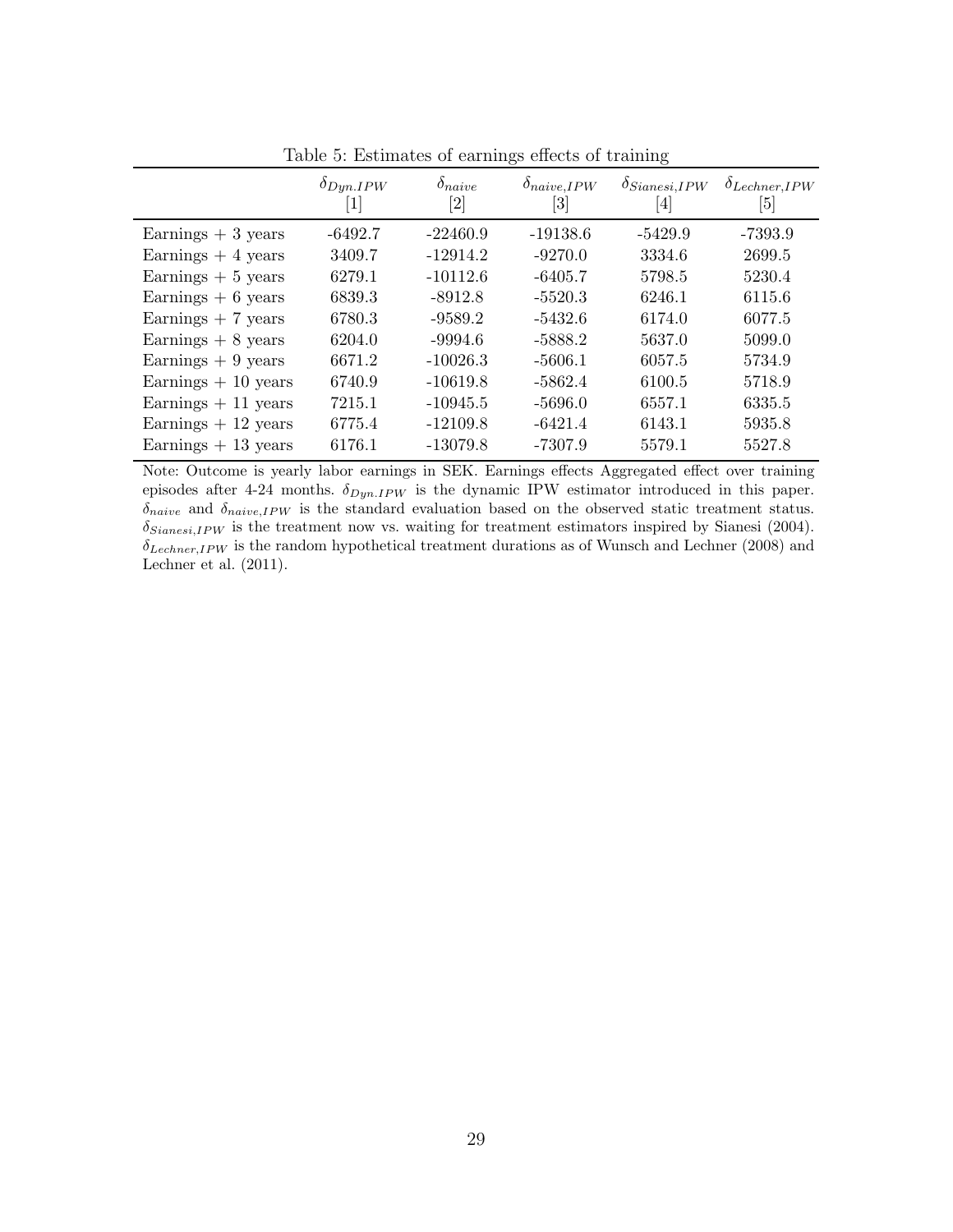# Appendix

First, for the first part of the estimator we have without the normalization

$$
E\left[\frac{1}{N_{t_s}}\sum_{i\in T_{s,i}=t_s,T_{u,i}\geq t_s}w^{t_s}(X_i)Y_i\right] =
$$
\n
$$
E\left[\frac{1}{N_{t_s}}\sum_{i\in T_{s,i}\geq t_s,T_{u,i}\geq t_s}w^{t_s}(X_i)I[T_{s,i}=t_s]Y_i\right] =
$$
\n
$$
E\left[w^{t_s}(X)I[T_s=t_s]Y|T_s\geq t_s, T_u\geq t_s\right] =
$$
\n
$$
E_{X|T_s\geq t_s,T_u\geq t_s} \qquad E\left[w^{t_s}(X)I[T_s=t_s]Y|T_s\geq t_s, T_u\geq t_s, X\right] =
$$
\n
$$
E_{X|T_s\geq t_s,T_u\geq t_s} \qquad \frac{1}{p(t_s,X)}p(t_s,X)E\left[Y|X,T_s=t_s,T_u\geq t_s, X\right] \stackrel{A.1}{=}
$$
\n
$$
E_{X|T_s\geq t_s,T_u\geq t_s} \qquad E\left[Y(t_s)|T_s=t_s,T_u(\infty)\geq t_s, X\right] \stackrel{A.2}{=}
$$
\n
$$
E\left[Y(t_s)|T_s\geq t_s,T_u(\infty)\geq t_s, X\right] =
$$
\n
$$
E\left[Y(t_s)|T_s\geq t_s,T_u(\infty)\geq t_s\right].
$$
\n(21)

Second, for the second part of the estimator we have without the normalization

$$
E\left[\frac{1}{N_{t_s}}\sum_{i\in T_{s,i}>T_{u,i},T_{u,i}\geq t_s}w^{t_s,ATET}(T_{u,i}, X_i)Y_i\right] =
$$
\n
$$
E\left[\frac{1}{N_{t_s}}\sum_{ii\in T_{s,i}\geq t_s,T_{u,i}\geq t_s}w^{t_s,ATET}(T_{u,i}, X_i)I[T_{s,i} > T_{u,i}]Y_i\right] =
$$
\n
$$
E\left[\frac{1}{N_{t_s}}\sum_{i\in T_{s,i}\geq t_s,T_{u,i}\geq t_s}w^{t_s}(t_u, X_i)I[T_{s,i} > t_u, T_{u,i} = t_u]Y_i\right] =
$$
\n
$$
E\left[\sum_{t_u=t_s}^{T_u^M}w^{t_s}(t_u, X)I[T_s > t_u, T_u = t_u]Y|T_s \geq t_s, T_u \geq t_s\right] =
$$
\n
$$
E_{X|T_s\geq t_s,T_u\geq t_s}E\left[\sum_{t_u=t_s}^{T_u^M}w^{t_s}(t_u, X)I[T_s > t_u, T_u = t_u]Y|T_s \geq t_s, T_u \geq t_s, X\right].
$$
\n(22)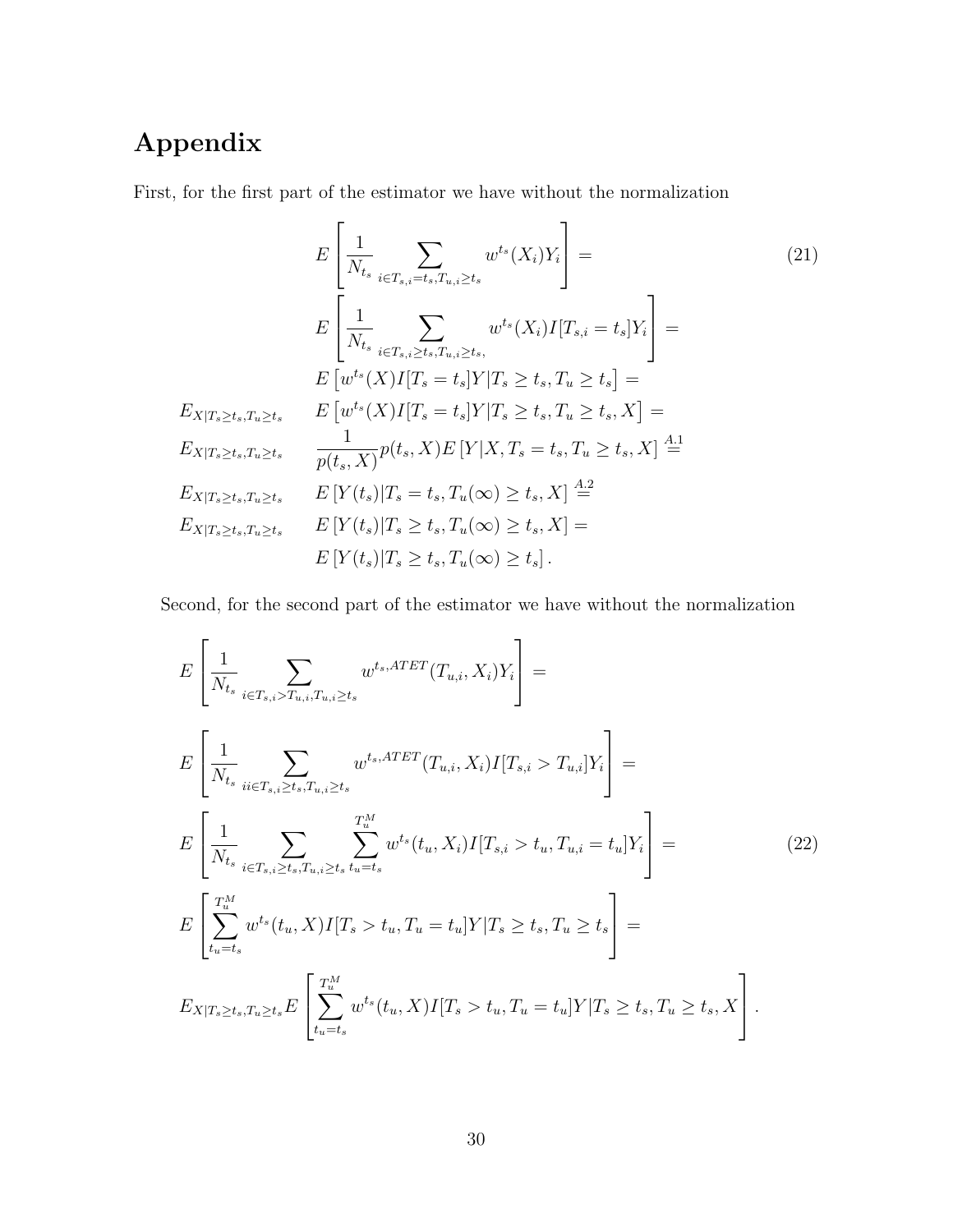Next, for a given  $X$ , and using Assumptions  $(3)$  and  $(4)$ 

$$
E\left[w^{ts}(t_u, X)I[T_s > t_u, T_u = t_u]Y|T_s \ge t_s, T_u \ge t_s, X\right] =
$$
\n
$$
w^{ts}(t_u, X) \Pr(T_s > t_u, T_u = t_u|T_u \ge t_s, T_s > t_s, X) E[Y|T_s > t_u, T_u = t_u, X] =
$$
\n
$$
\frac{1}{\prod_{m=t_s}^{t_u} 1 - p(m, X)} h(t_u, X) \prod_{m=t_s}^{t_u - 1} [1 - h(m, X)] \prod_{m=t_s}^{t_u} [1 - p(m, X)] E[Y|T_s > t_u, T_u = t_u, X] =
$$
\n
$$
h(t_u, X) \prod_{m=t_s}^{t_u - 1} [1 - h(m, X)] E[Y|T_s > t_u, T_u = t_u, X] \stackrel{A.1}{=}
$$
\n
$$
h(t_u, X) \prod_{m=t_s}^{t_u - 1} [1 - h(m, X)] E[Y(\infty)|T_s > t_u, T_u(\infty) = t_u, X] \stackrel{A.2}{=}
$$
\n
$$
h(t_u, X) \prod_{m=t_s}^{t_u - 1} [1 - h(m, X)] E[Y(\infty)|T_s \ge t_s, T_u(\infty) = t_u, X].
$$
\n(23)

so that using (22) and (23)

$$
E\left[\frac{1}{N_{t_s}}\sum_{i\in T_{s,i}>T_{u,i},T_{u,i}\geq t_s}w^{t_s,ATET}(T_{u,i},X_i)Y_i\right] =
$$
\n(24)

$$
E_{X|T_s \ge t_s, T_u \ge t_s} \sum_{t_u = t_s}^{T_u^M} h(t_u, X) \prod_{m = t_s}^{t_u - 1} [1 - h(m, X)] E[Y(\infty)|T_s \ge t_s, T_u(\infty) = t_u, X].
$$

For sake of presentation, introduce the notation

$$
y(T_u(\infty) = t, X) = E[Y(\infty)|T_s \ge t_s, T_u(\infty) = t, X]
$$
  

$$
y(T_u(\infty) > t, X) = E[Y(\infty)|T_s \ge t_s, T_u(\infty) > t, X]
$$
  

$$
y(T_u(\infty) \ge t, X) = E[Y(\infty)|T_s \ge t_s, T_u(\infty) \ge t, X].
$$

Using this notation we have using that by construction  $h(T_u^M) = 1$ 

$$
h(T_u^M) \prod_{m=t_s}^{T_u^M-1} [1-h(m)]y(T_u(\infty)) = T_u^M, X) = \prod_{m=t_s}^{T_u^M-1} [1-h(m)]y(T_u(\infty)) = T_u^M, X). \tag{25}
$$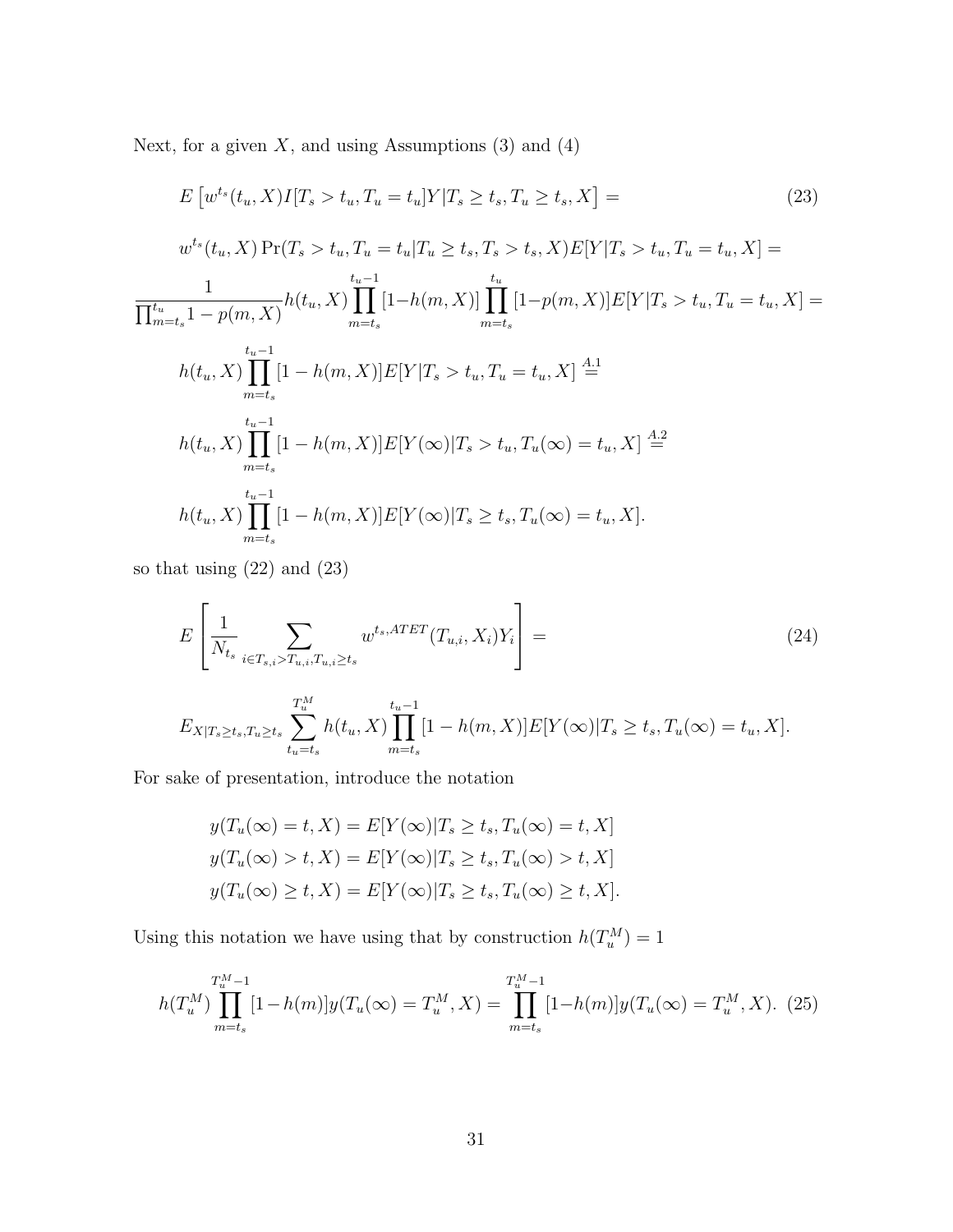Next, for time periods  $T_u^M$  and  $T_u^M - 1$ 

$$
\prod_{m=t_s}^{T_u^M-1} [1-h(m)]y(T_u(\infty) = T_u^M, X) + h(T_u^M-1)] \prod_{m=t_s}^{T_u^M-2} [1-h(m)]y(T_u(\infty) = T_u^M-1, X) =
$$
\n(26)

$$
\prod_{m=t_s}^{T_u^M-2} [1-h(m)]y(T_u(\infty) \ge T_u^M - 1, X),
$$

and for arbitrary time periods  $t$  and  $t-1$ 

$$
\prod_{m=t_s}^{t} [1-h(m)]y(T_u(\infty) > t, X) + h(t)] \prod_{m=t_s}^{t-1} [1-h(m)]y(T_u(\infty) = t-1, X) = (27)
$$
\n
$$
\prod_{m=t_s}^{t-1} [1-h(m)]y(T_u(\infty) \ge t-1, X).
$$

Thus, using (25) for  $T_u^M$ , (26) for  $T_u^M - 1$  and (27) for  $t_s, ..., T_u^M - 2$  we have

$$
\sum_{t_u=t_s}^{T_u^M} h(t_u, X) \prod_{m=t_s}^{t_u-1} [1 - h(m, X)] E[Y(\infty) | T_u(\infty) = t_u, T_s = t_s, X] =
$$
\n
$$
\sum_{t_u=t_s}^{T_u^M} h(t_u, X) \prod_{m=t_s}^{t_u-1} [1 - h(m, X)] y(T_u(\infty) = t_u, X) \stackrel{(25)}{=}
$$
\n
$$
\prod_{m=t_s}^{T_u^M-1} [1 - h(m)] y(T_u(\infty) = T_u^M, X) + \sum_{t_u=t_s}^{T_u^M-1} h(t_u, X) \prod_{m=t_s}^{t_u-1} [1 - h(m, X)] y(T_u(\infty) = t_u, X) \stackrel{(26)}{=}
$$
\n
$$
\prod_{m=t_s}^{T_u^M-2} [1 - h(m)] y(T_u(\infty) \ge T_u^M - 1, X) + \sum_{t_u=t_s}^{T_u^M-2} h(t_u, X) \prod_{m=t_s}^{t_u-1} [1 - h(m, X)] y(T_u(\infty) = t_u, X) \stackrel{(27)}{=}
$$
\n
$$
y(T_u(\infty) \ge t_s, X).
$$
\n(28)

Thus, from (24) and (28)

$$
E\left[\frac{1}{N_{t_s}}\sum_{i\in T_{s,i}>T_{u,i},T_{u,i}\geq t_s}w^{t_s,ATET}(T_{u,i},X_i)Y_i\right]=E_{X|T_s\geq t_s,T_u\geq t_s}y(T_u(\infty)\geq t_s,X)=
$$